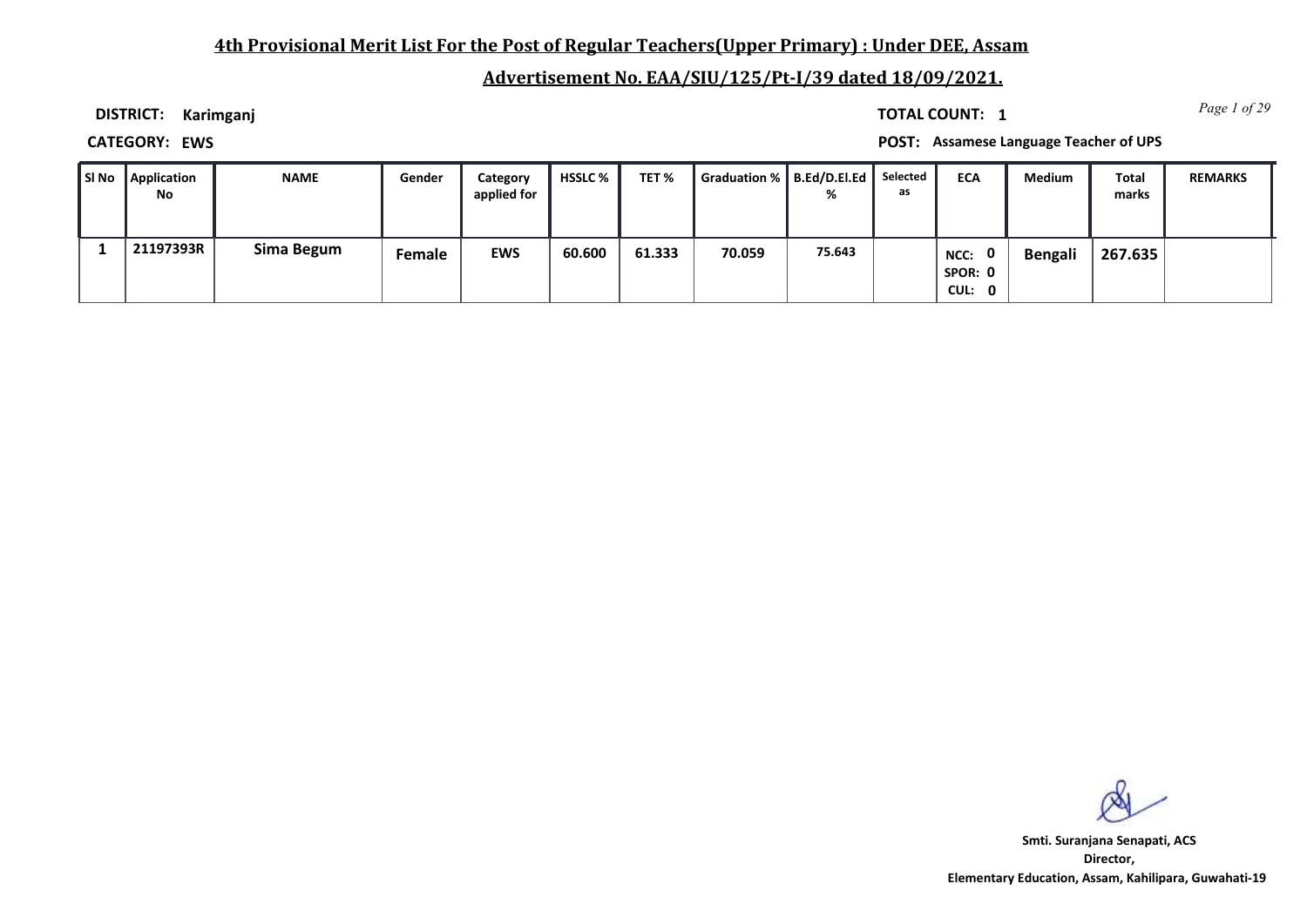*Page 2 of 29* **TOTAL COUNT: 2**

**DISTRICT: Karimganj**

**CATEGORY: OBC/MOBC POST: Assamese Language Teacher of UPS**

| l SI No | Application<br>No | <b>NAME</b>        | Gender | Category<br>applied for | <b>HSSLC</b> % | TET %  | Graduation %   B.Ed/D.El.Ed | %      | Selected<br>as              | <b>ECA</b>                               | <b>Medium</b>  | Total<br>marks | <b>REMARKS</b> |
|---------|-------------------|--------------------|--------|-------------------------|----------------|--------|-----------------------------|--------|-----------------------------|------------------------------------------|----------------|----------------|----------------|
|         | 21190301R         | Pranati Sarkar     | Female | OBC/MOBC                | 61.600         | 64.000 | 70.176                      | 71.600 | Women<br><b>Reservation</b> | NCC: 0<br>SPOR: 0<br>CUL: 0              | Bengali        | 267.376        |                |
|         | 21176852R         | <b>Tapash Paul</b> | Male   | <b>OBC/MOBC</b>         | 68.000         | 61.333 | 60.471                      | 76.405 |                             | $\mathbf 0$<br>NCC:<br>SPOR: 0<br>CUL: 0 | <b>Bengali</b> | 266.209        |                |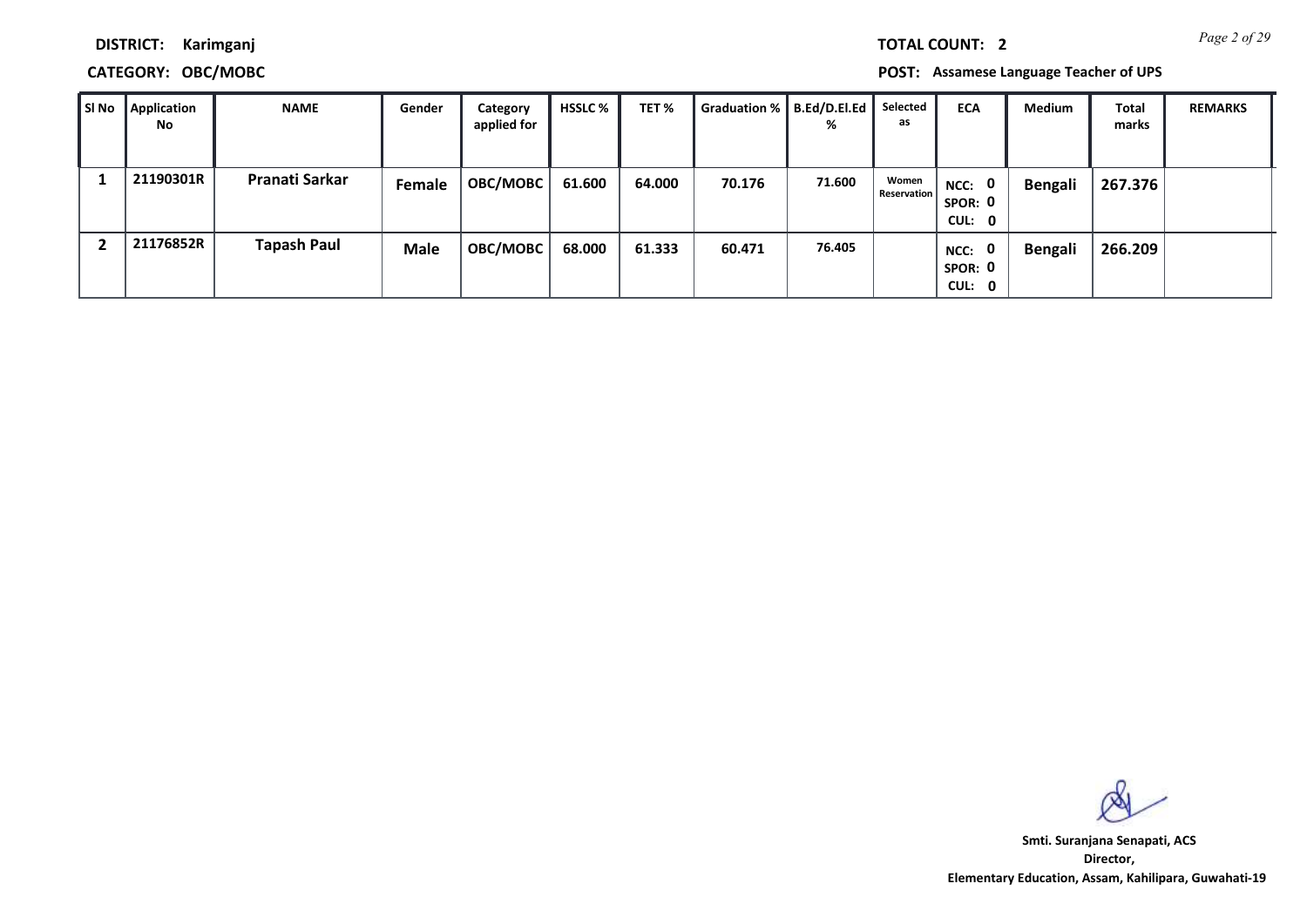### **DISTRICT: Karimganj**

**CATEGORY: SC POST: Assamese Language Teacher of UPS**

| SI No | <b>Application</b><br>No | <b>NAME</b>         | Gender      | Category<br>applied for | <b>HSSLC %</b> | TET%   | Graduation %   B.Ed/D.El.Ed | %      | Selected<br>as       | <b>ECA</b>                     | <b>Medium</b>  | Total<br>marks | <b>REMARKS</b> |
|-------|--------------------------|---------------------|-------------|-------------------------|----------------|--------|-----------------------------|--------|----------------------|--------------------------------|----------------|----------------|----------------|
|       | 21181162R                | <b>Amal Das</b>     | <b>Male</b> | <b>SC</b>               | 72.000         | 62.667 | 57.357                      | 62.250 |                      | 0<br>NCC:<br>SPOR: 0<br>CUL: 0 | <b>Bengali</b> | 254.274        |                |
| 2     | 21165929R                | Jhuma Das           | Female      | <b>SC</b>               | 74.400         | 57.333 | 47.059                      | 72.250 | Women<br>Reservation | NCC: 0<br>SPOR: 0<br>CUL: 0    | <b>Bengali</b> | 251.042        |                |
| 3     | 21176933R                | <b>Bichitra Das</b> | <b>Male</b> | <b>SC</b>               | 57.200         | 58.000 | 64.471                      | 68.950 |                      | 0<br>NCC:<br>SPOR: 0<br>CUL: 0 | <b>Bengali</b> | 248.621        |                |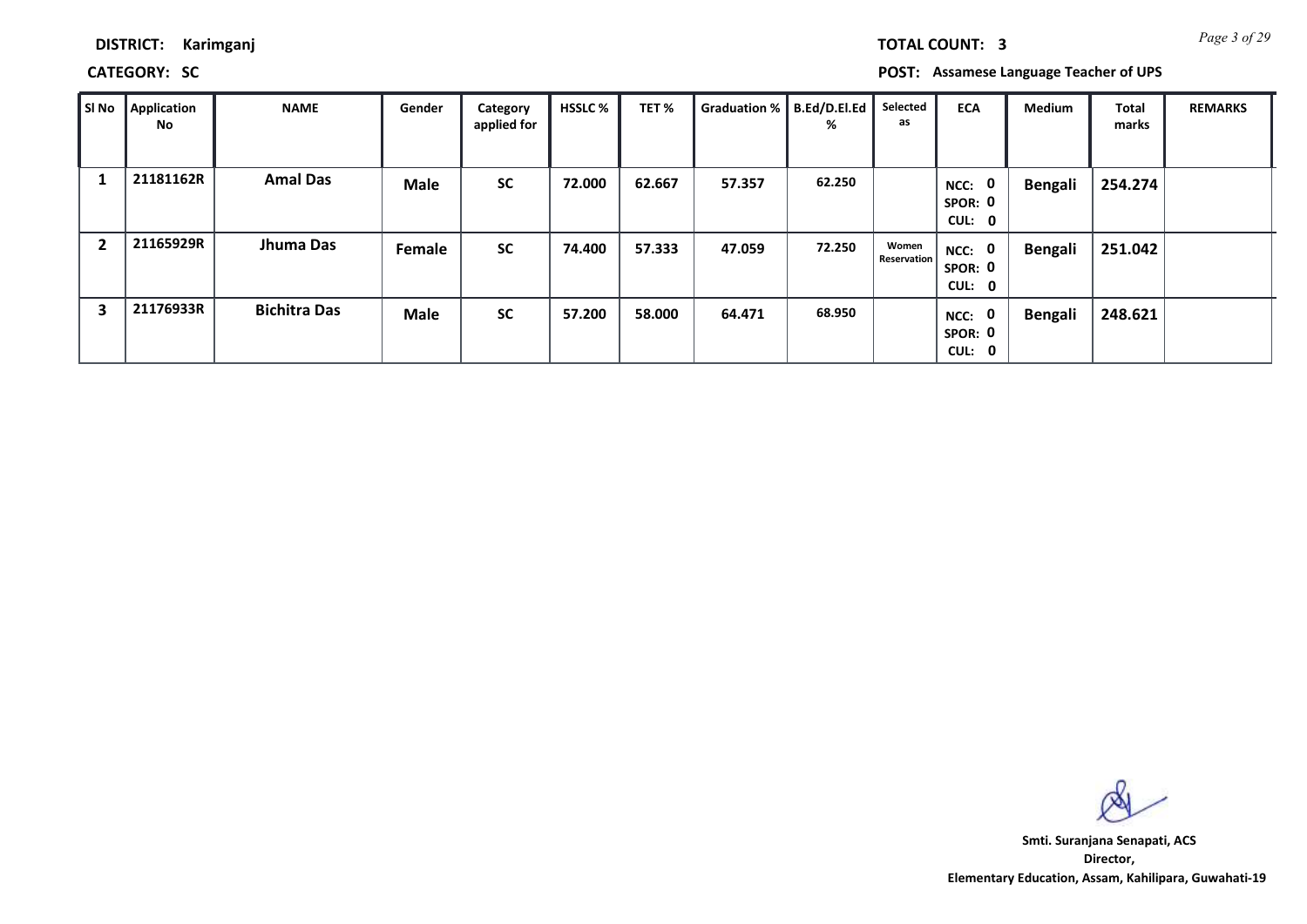**CATEGORY: STP POST: Assamese Language Teacher of UPS**

| SI No          | Application<br>No | <b>NAME</b>              | Gender      | Category<br>applied for | <b>HSSLC %</b> | TET %  | Graduation %   B.Ed/D.El.Ed | %      | Selected<br>as              | <b>ECA</b>                       | <b>Medium</b>  | Total<br>marks | <b>REMARKS</b> |
|----------------|-------------------|--------------------------|-------------|-------------------------|----------------|--------|-----------------------------|--------|-----------------------------|----------------------------------|----------------|----------------|----------------|
|                | 21173732R         | <b>Utpal Bori</b>        | <b>Male</b> | <b>STP</b>              | 52.600         | 56.000 | 63.214                      | 75.000 |                             | NCC: 0<br>SPOR: 0<br>CUL: 0      | <b>Bengali</b> | 246.814        |                |
| $\overline{2}$ | 21169401R         | Lakhminath Bordoloi      | <b>Male</b> | <b>STP</b>              | 52.200         | 58.000 | 57.882                      | 74.143 |                             | - 0<br>NCC:<br>SPOR: 0<br>CUL: 0 | <b>Bengali</b> | 242.225        |                |
| 3              | 21120844          | Khageswari<br>Chungkrang | Female      | <b>STP</b>              | 55.000         | 56.667 | 51.889                      | 73.050 | Women<br><b>Reservation</b> | NCC: 0<br>SPOR: 0<br>CUL: 0      | <b>Bengali</b> | 236.606        |                |

**Director, Elementary Education, Assam, Kahilipara, Guwahati-19 Smti. Suranjana Senapati, ACS**

*Page 4 of 29* **TOTAL COUNT: 3**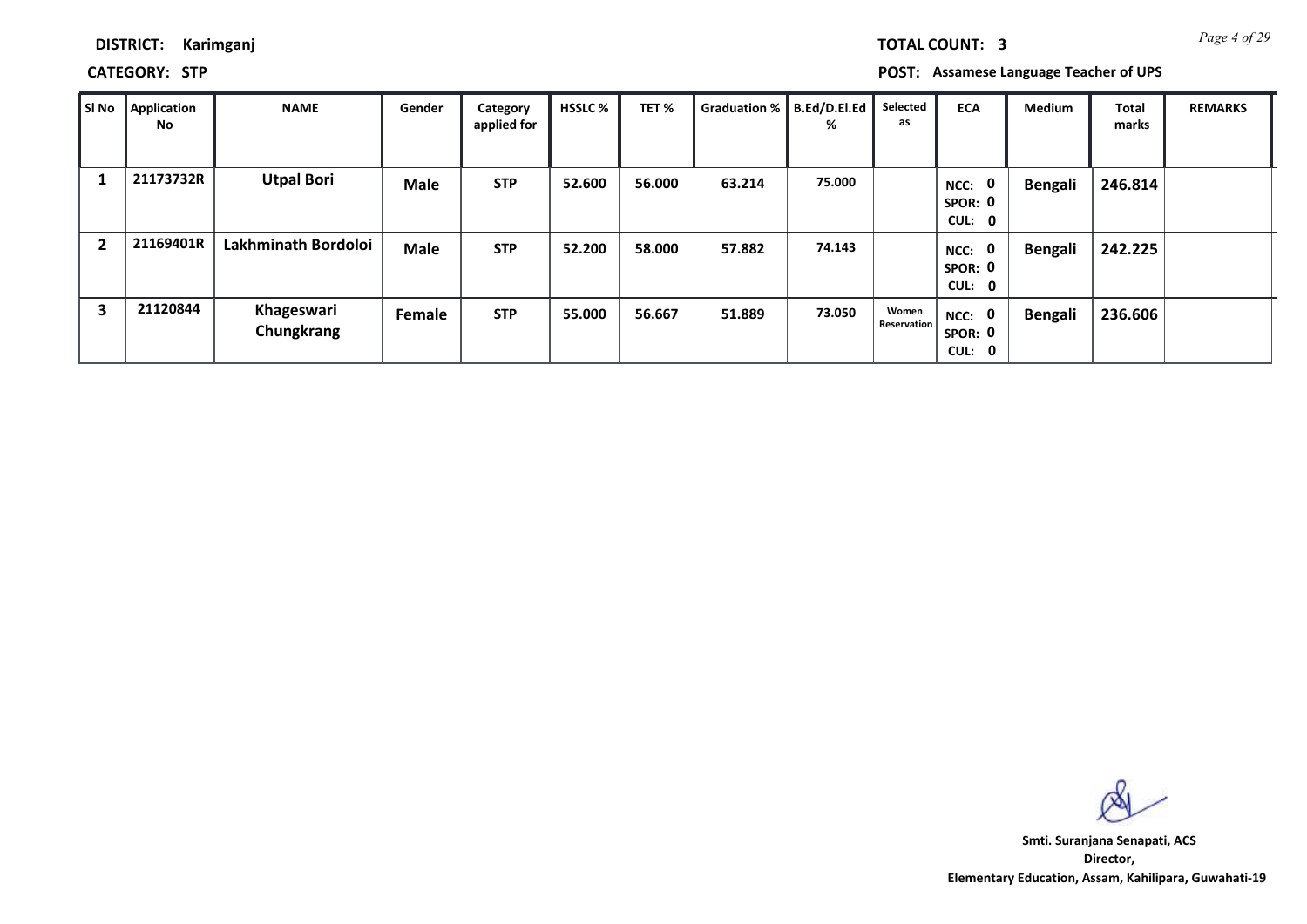| SI No                   | <b>Application</b><br>No | <b>NAME</b>                    | Gender      | Category<br>applied for | HSSLC% | TET%   | Graduation % | B.Ed/D.El.Ed<br>% | Selected<br>as       | <b>ECA</b>                         | Medium         | Total<br>marks | <b>REMARKS</b> |
|-------------------------|--------------------------|--------------------------------|-------------|-------------------------|--------|--------|--------------|-------------------|----------------------|------------------------------------|----------------|----------------|----------------|
| 1                       | 21190213R                | <b>Anisur Rahman</b>           | <b>Male</b> | <b>EWS</b>              | 82.200 | 70.667 | 56.647       | 73.450            |                      | NCC: 0<br>SPOR: 0<br>CUL: 0        | <b>Bengali</b> | 282.964        |                |
| $\overline{2}$          | 21198058R                | <b>Shahinur Khatun</b>         | Female      | <b>EWS</b>              | 75.000 | 60.000 | 65.500       | 79.150            | Women<br>Reservation | NCC: 0<br>SPOR: 0<br>CUL: 0        | <b>Bengali</b> | 279.650        |                |
| $\overline{\mathbf{3}}$ | 21188007R                | <b>Md Maidul Islam</b><br>Khan | <b>Male</b> | <b>EWS</b>              | 81.600 | 64.667 | 61.235       | 62.950            |                      | <b>NCC: 5</b><br>SPOR: 0<br>CUL: 0 | <b>Bengali</b> | 275.452        |                |
| 4                       | 21195151R                | <b>Barnali Chaudhury</b>       | Female      | OBC/MOBC                | 66.000 | 67.333 | 71.118       | 68.250            | Women<br>Reservation | NCC: 0<br>SPOR: 0<br>CUL: 0        | <b>Bengali</b> | 272.701        |                |
| 5                       | 21210451R                | Safijul Ali                    | <b>Male</b> | <b>EWS</b>              | 62.000 | 66.000 | 64.529       | 79.000            |                      | NCC: 0<br>SPOR: 0<br>CUL: 0        | <b>Bengali</b> | 271.529        | Withheld       |
| 6                       | 21200131R                | Jilima Yasmin                  | Female      | <b>EWS</b>              | 63.800 | 67.333 | 62.941       | 75.747            | Women<br>Reservation | NCC: 0<br>SPOR: 0<br>CUL: 0        | <b>Bengali</b> | 269.821        |                |
| $\overline{\mathbf{z}}$ | 21203053R                | Sajida Begum                   | Female      | <b>EWS</b>              | 62.400 | 71.333 | 61.588       | 74.200            |                      | NCC: 0<br>SPOR: 0<br>CUL: 0        | <b>Bengali</b> | 269.522        |                |
| 8                       | 21174288R                | Dipu Deka                      | <b>Male</b> | OBC/MOBC                | 70.200 | 61.333 | 61.412       | 75.950            |                      | NCC: 0<br>SPOR: 0<br>CUL: 0        | <b>Bengali</b> | 268.895        |                |
| 9                       | 21189838R                | <b>Giyas Uddin</b>             | <b>Male</b> | <b>EWS</b>              | 64.400 | 60.667 | 68.471       | 74.800            |                      | NCC: 0<br>SPOR: 0<br>CUL: 0        | <b>Bengali</b> | 268.337        |                |

**DISTRICT: Karimganj**

### **CATEGORY: UR POST: Assamese Language Teacher of UPS**

*Page 5 of 29* **TOTAL COUNT: 10**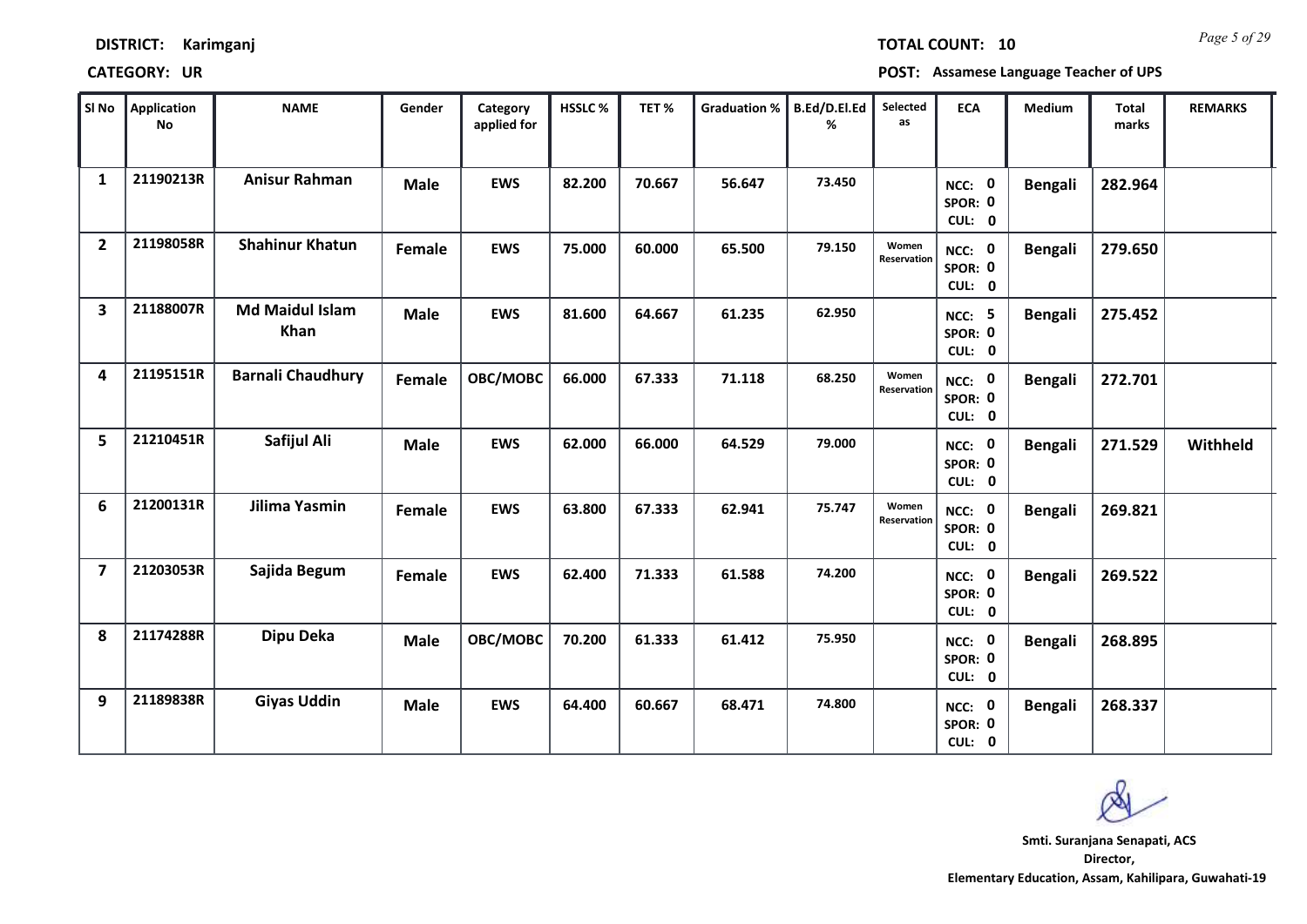*Page 6 of 29* **TOTAL COUNT: 10**

**DISTRICT: Karimganj**

**CATEGORY: UR POST: Assamese Language Teacher of UPS**

| ∥ SI No | <b>Application</b><br>No | <b>NAME</b>             | Gender        | Category<br>applied for | <b>HSSLC</b> % | TET %  | Graduation %    B.Ed/D.El.Ed | %      | Selected<br>as | <b>ECA</b>                     | <b>Medium</b>  | Total<br>marks | <b>REMARKS</b> |
|---------|--------------------------|-------------------------|---------------|-------------------------|----------------|--------|------------------------------|--------|----------------|--------------------------------|----------------|----------------|----------------|
| 10      | 21189753R                | Taslima Begum<br>Laskar | <b>Female</b> | <b>EWS</b>              | 68.000         | 61.333 | 67.765                       | 70.750 |                | 0<br>NCC:<br>SPOR: 0<br>CUL: 0 | <b>Bengali</b> | 267.848        |                |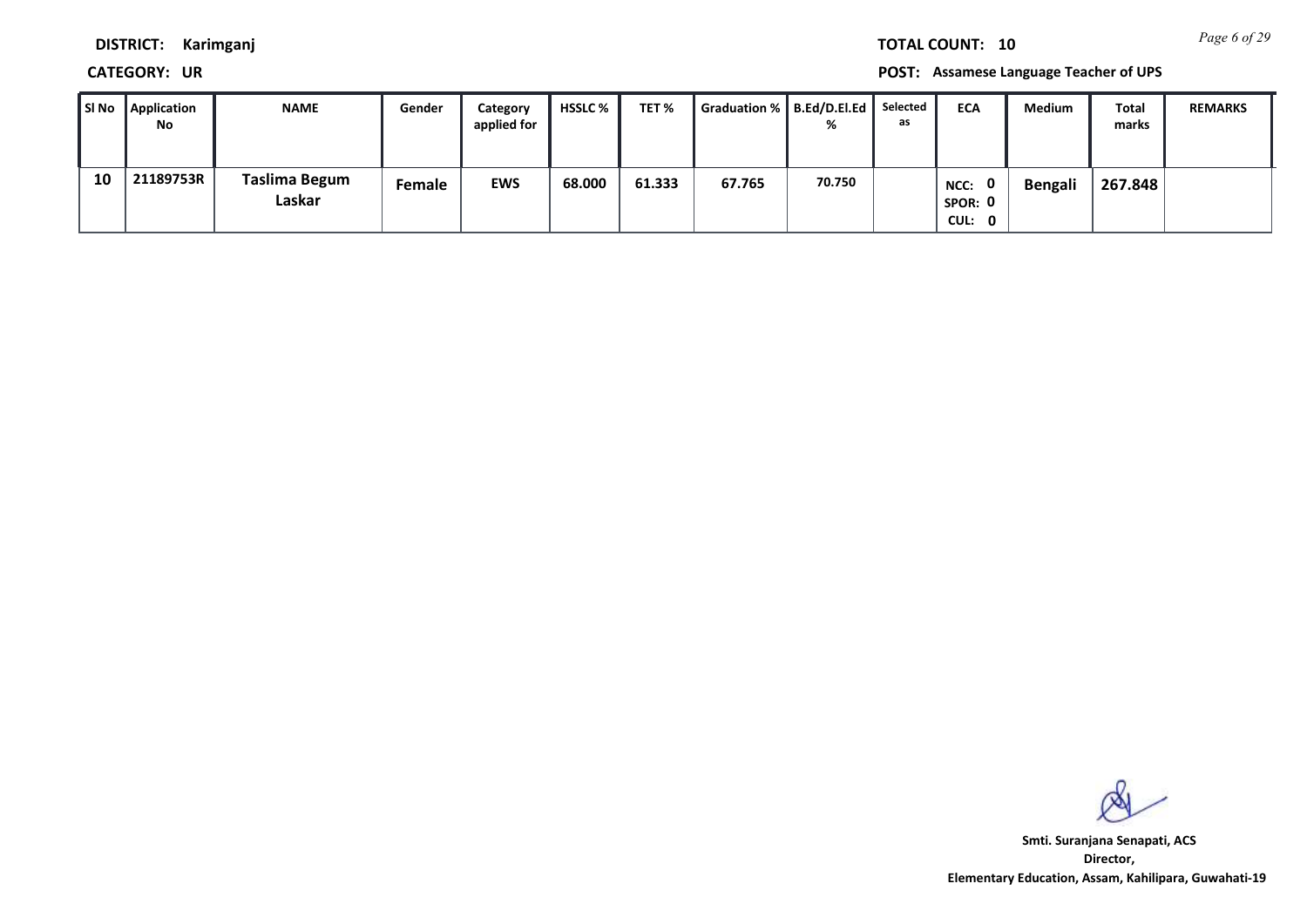**CATEGORY: EWS POST: Assistant Teacher of UPS**

| SI No          | <b>Application</b><br>No | <b>NAME</b>                         | Gender      | Category<br>applied for | HSSLC% | TET%   | <b>Graduation %</b> | B.Ed/D.El.Ed<br>℅ | Selected<br>as       | <b>ECA</b>                                | <b>Medium</b>  | <b>Total</b><br>marks | <b>REMARKS</b> |
|----------------|--------------------------|-------------------------------------|-------------|-------------------------|--------|--------|---------------------|-------------------|----------------------|-------------------------------------------|----------------|-----------------------|----------------|
| 1              | 21185601R                | <b>Misbah Hussain</b><br>Laskar     | <b>Male</b> | <b>EWS</b>              | 73.600 | 63.333 | 67.500              | 74.071            |                      | 0<br>NCC:<br>SPOR: 0<br>CUL: 0            | <b>Bengali</b> | 278.505               |                |
| $\overline{2}$ | 21188837R                | <b>Banibrata Choudhury</b>          | <b>Male</b> | <b>EWS</b>              | 64.000 | 70.667 | 68.000              | 75.100            |                      | - 0<br>NCC:<br>SPOR: 0<br>CUL: 0          | <b>Bengali</b> | 277.767               |                |
| 3              | 21195945R                | <b>Md Mosrur Ahmed</b><br>Choudhury | <b>Male</b> | <b>EWS</b>              | 77.200 | 62.000 | 64.611              | 73.000            |                      | $\mathbf{0}$<br>NCC:<br>SPOR: 0<br>CUL: 0 | <b>Bengali</b> | 276.811               |                |
| 4              | 21172440R                | <b>Hifjur Rahman</b>                | <b>Male</b> | <b>EWS</b>              | 77.400 | 62.667 | 60.444              | 76.200            |                      | 0<br>NCC:<br>SPOR: 0<br>CUL: 0            | <b>Bengali</b> | 276.711               |                |
| 5              | 21190237R                | Shaheli Akther<br>Choudhury         | Female      | <b>EWS</b>              | 68.000 | 60.000 | 72.111              | 76.200            | Women<br>Reservation | - 0<br>NCC:<br>SPOR: 0<br>CUL: 0          | <b>Bengali</b> | 276.311               |                |
| 6              | 21201069R                | <b>Moumita Paul</b>                 | Female      | <b>EWS</b>              | 61.000 | 69.333 | 76.556              | 67.800            | Women<br>Reservation | NCC: 0<br>SPOR: 0<br>CUL: 0               | <b>Bengali</b> | 274.689               |                |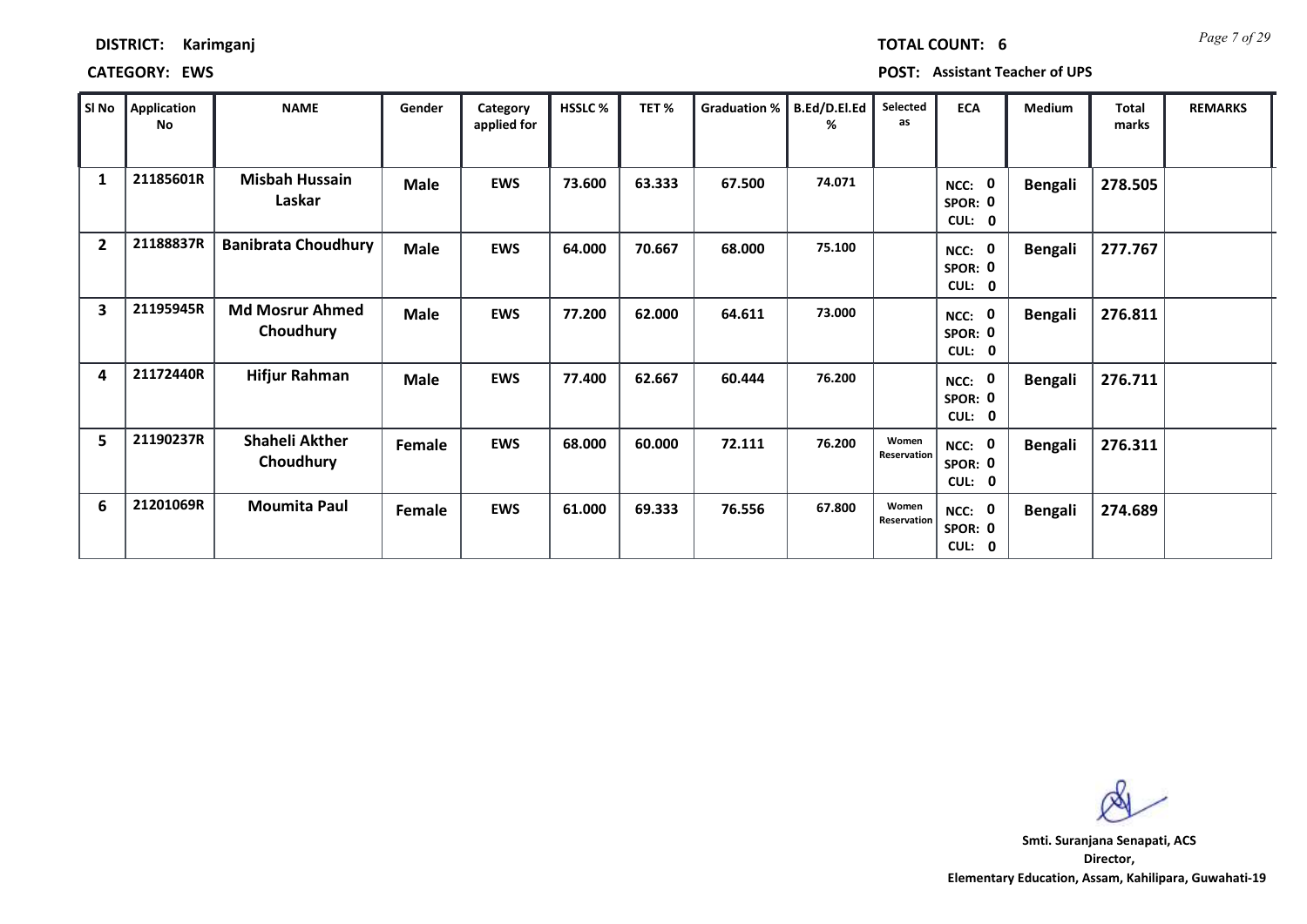| <b>DISTRICT:</b> | Karimganj |
|------------------|-----------|
|------------------|-----------|

| SI No                   | <b>Application</b><br><b>No</b> | <b>NAME</b>              | Gender      | Category<br>applied for | HSSLC% | TET%   | <b>Graduation %</b> | B.Ed/D.El.Ed<br>% | Selected<br>as       | <b>ECA</b>                         | <b>Medium</b>  | <b>Total</b><br>marks | <b>REMARKS</b> |
|-------------------------|---------------------------------|--------------------------|-------------|-------------------------|--------|--------|---------------------|-------------------|----------------------|------------------------------------|----------------|-----------------------|----------------|
| 1                       | 21177795R                       | Priyanka Saha            | Female      | OBC/MOBC                | 80.000 | 58.667 | 79.353              | 77.929            | Women<br>Reservation | NCC: 0<br>SPOR: 0<br>CUL: 0        | <b>Bengali</b> | 295.948               |                |
| $\overline{2}$          | 21182368R                       | Nabanita Saha            | Female      | OBC/MOBC                | 87.200 | 55.333 | 71.824              | 80.550            | Women<br>Reservation | NCC: 0<br>SPOR: 0<br>CUL: 0        | <b>Bengali</b> | 294.907               |                |
| $\overline{\mathbf{3}}$ | 21108114                        | <b>Aditya Paul</b>       | <b>Male</b> | OBC/MOBC                | 83.400 | 56.000 | 72.118              | 76.350            |                      | NCC: 0<br>SPOR: 0<br>CUL: 0        | <b>Bengali</b> | 287.868               |                |
| 4                       | 21187803R                       | Silpi Saha               | Female      | OBC/MOBC                | 76.400 | 58.000 | 73.176              | 71.786            | Women<br>Reservation | NCC: 0<br>SPOR: 0<br>CUL: 0        | <b>Bengali</b> | 279.362               |                |
| 5                       | 21175161R                       | Sulata Sinha             | Female      | OBC/MOBC                | 80.600 | 68.000 | 53.667              | 76.850            | Women<br>Reservation | NCC: 0<br>SPOR: 0<br>CUL: 0        | <b>Bengali</b> | 279.117               |                |
| 6                       | 21116135                        | Nipa Debnath             | Female      | OBC/MOBC                | 75.000 | 56.000 | 72.167              | 75.950            | Women<br>Reservation | NCC: 0<br>SPOR: 0<br>CUL: 0        | <b>Bengali</b> | 279.117               |                |
| $\overline{7}$          | 21202350R                       | Raju Sarkar              | <b>Male</b> | OBC/MOBC                | 77.000 | 62.667 | 61.765              | 75.550            |                      | NCC: 0<br>SPOR: 0<br>CUL: 0        | <b>Bengali</b> | 276.981               |                |
| 8                       | 21188231R                       | <b>Md Ashraful Haque</b> | <b>Male</b> | OBC/MOBC                | 68.600 | 60.000 | 74.556              | 73.786            |                      | <b>NCC: 0</b><br>SPOR: 0<br>CUL: 0 | <b>Bengali</b> | 276.941               |                |
| 9                       | 21193269R                       | <b>Ripon Nath</b>        | <b>Male</b> | OBC/MOBC                | 81.000 | 65.333 | 53.917              | 76.650            |                      | NCC: 0<br>SPOR: 0<br>CUL: 0        | <b>Bengali</b> | 276.900               |                |

**Director, Elementary Education, Assam, Kahilipara, Guwahati-19 Smti. Suranjana Senapati, ACS**

*Page 8 of 29* **TOTAL COUNT: 42**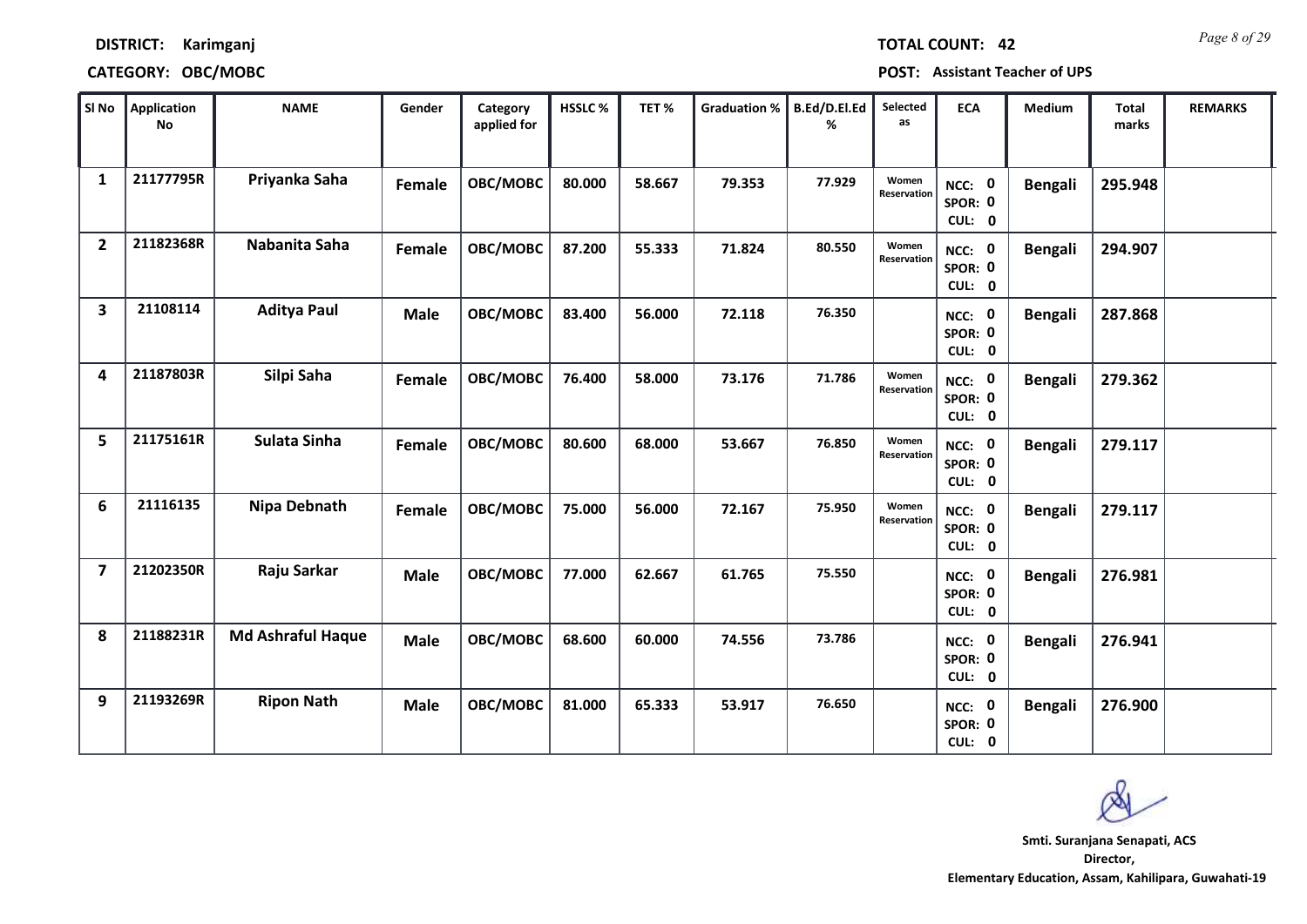| <b>DISTRICT:</b> | Karimganj |
|------------------|-----------|
|------------------|-----------|

| SI No | Application<br><b>No</b> | <b>NAME</b>                  | Gender      | Category<br>applied for | <b>HSSLC%</b> | TET%   | <b>Graduation %</b> | B.Ed/D.El.Ed<br>℅ | Selected<br>as       | <b>ECA</b>                  | <b>Medium</b>  | <b>Total</b><br>marks | <b>REMARKS</b> |
|-------|--------------------------|------------------------------|-------------|-------------------------|---------------|--------|---------------------|-------------------|----------------------|-----------------------------|----------------|-----------------------|----------------|
| 10    | 21171820R                | Mahuya Dutta                 | Female      | OBC/MOBC                | 81.400        | 62.000 | 55.000              | 77.100            | Women<br>Reservation | NCC: 0<br>SPOR: 0<br>CUL: 0 | Bengali        | 275.500               |                |
| 11    | 21190452R                | <b>Samrat Nath</b>           | <b>Male</b> | OBC/MOBC                | 78.200        | 60.000 | 54.222              | 81.550            |                      | NCC: 0<br>SPOR: 0<br>CUL: 0 | <b>Bengali</b> | 273.972               |                |
| 12    | 21164976R                | <b>Md Mahmudul</b><br>Hassan | <b>Male</b> | OBC/MOBC                | 71.800        | 63.333 | 61.042              | 77.643            |                      | NCC: 0<br>SPOR: 0<br>CUL: 0 | <b>Bengali</b> | 273.818               |                |
| 13    | 21171089R                | <b>Prosun Nath</b>           | <b>Male</b> | OBC/MOBC                | 68.000        | 61.333 | 68.708              | 75.150            |                      | NCC: 0<br>SPOR: 0<br>CUL: 0 | Bengali        | 273.192               |                |
| 14    | 21192607R                | <b>Giyas Uddin</b>           | <b>Male</b> | OBC/MOBC                | 77.400        | 62.000 | 58.583              | 74.714            |                      | NCC: 0<br>SPOR: 0<br>CUL: 0 | <b>Bengali</b> | 272.698               |                |
| 15    | 21174536R                | <b>Ratnadeep Gope</b>        | <b>Male</b> | OBC/MOBC                | 58.200        | 66.667 | 74.778              | 72.600            |                      | NCC: 0<br>SPOR: 0<br>CUL: 0 | <b>Bengali</b> | 272.244               |                |
| 16    | 21198789R                | <b>Monish Das</b>            | <b>Male</b> | OBC/MOBC                | 74.600        | 58.667 | 60.778              | 77.800            |                      | NCC: 0<br>SPOR: 0<br>CUL: 0 | <b>Bengali</b> | 271.844               |                |
| 17    | 21165960R                | <b>Subham Das</b>            | <b>Male</b> | OBC/MOBC                | 69.200        | 61.333 | 64.667              | 75.650            |                      | NCC: 0<br>SPOR: 0<br>CUL: 0 | <b>Bengali</b> | 270.850               |                |
| 18    | 21105896                 | <b>Rupashree Nath</b>        | Female      | OBC/MOBC                | 73.000        | 62.000 | 60.333              | 74.950            | Women<br>Reservation | NCC: 0<br>SPOR: 0<br>CUL: 0 | Bengali        | 270.283               |                |

*Page 9 of 29* **TOTAL COUNT: 42**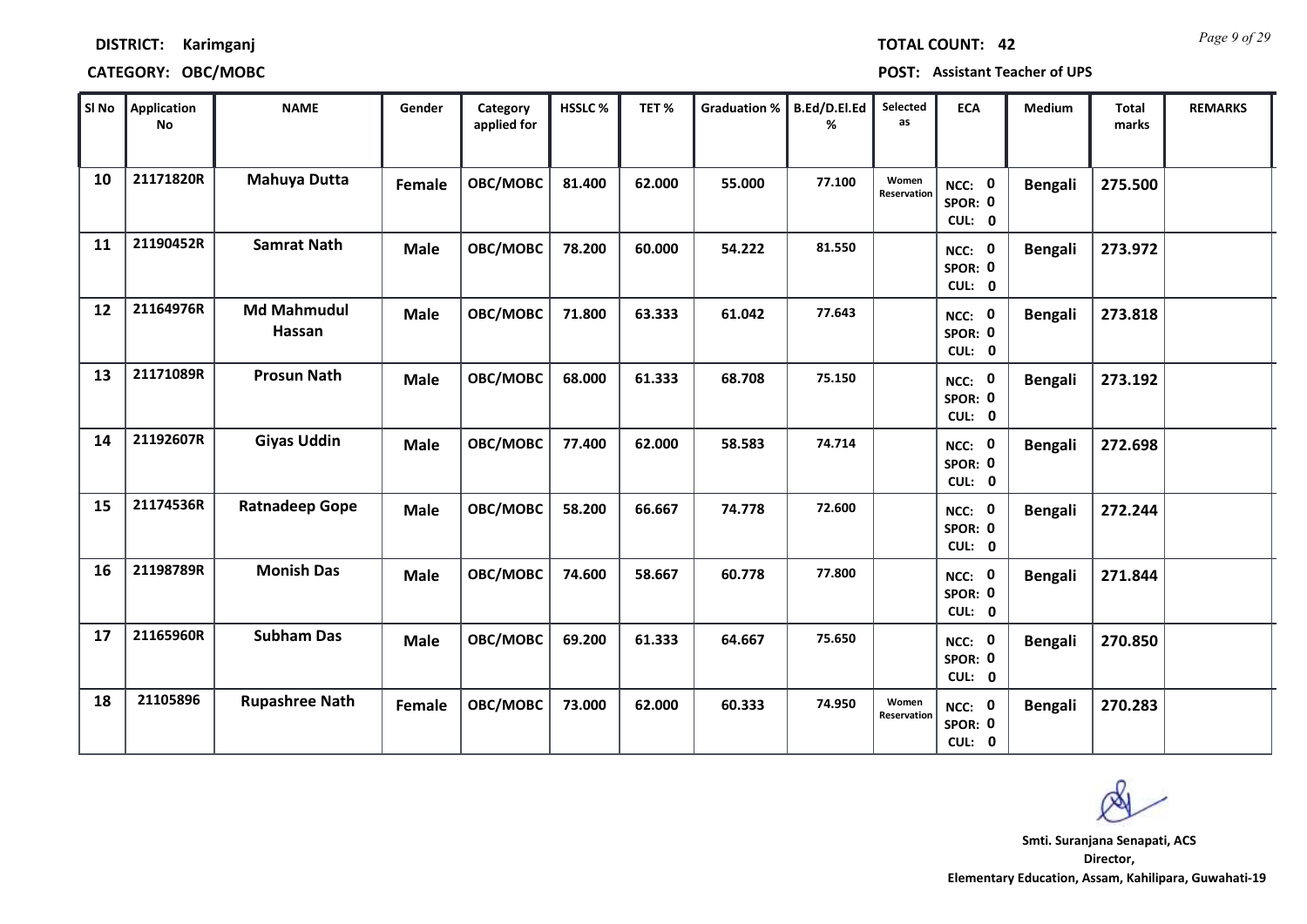| <b>DISTRICT:</b> | Karimganj |
|------------------|-----------|
|------------------|-----------|

| Sl No | Application<br><b>No</b> | <b>NAME</b>           | Gender        | Category<br>applied for | <b>HSSLC %</b> | TET%   | <b>Graduation %</b> | B.Ed/D.El.Ed<br>% | Selected<br>as       | <b>ECA</b>                          | <b>Medium</b>  | <b>Total</b><br>marks | <b>REMARKS</b> |
|-------|--------------------------|-----------------------|---------------|-------------------------|----------------|--------|---------------------|-------------------|----------------------|-------------------------------------|----------------|-----------------------|----------------|
| 19    | 21195819R                | <b>Sanath Nath</b>    | <b>Male</b>   | OBC/MOBC                | 66.200         | 58.000 | 68.667              | 77.350            |                      | NCC: 0<br>SPOR: 0<br>CUL: 0         | <b>Bengali</b> | 270.217               |                |
| 20    | 21205273R                | <b>Reshmi Paul</b>    | Female        | OBC/MOBC                | 73.800         | 59.333 | 64.222              | 71.214            | Women<br>Reservation | NCC: 0<br>SPOR: 0<br>CUL: 0         | <b>Bengali</b> | 268.570               |                |
| 21    | 21178819R                | <b>Raka Debnath</b>   | Female        | OBC/MOBC                | 63.600         | 64.667 | 64.882              | 74.714            | Women<br>Reservation | NCC: 0<br>SPOR: 0<br>CUL: 0         | <b>Bengali</b> | 267.863               |                |
| 22    | 21167746R                | <b>Jahirul Alom</b>   | <b>Male</b>   | OBC/MOBC                | 76.600         | 62.000 | 56.222              | 73.000            |                      | NCC: 0<br>SPOR: 0<br>CUL: 0         | <b>Bengali</b> | 267.822               |                |
| 23    | 21188390R                | Mousumi Nath          | Female        | OBC/MOBC                | 60.000         | 59.333 | 73.667              | 74.457            | Women<br>Reservation | NCC: 0<br>SPOR: 0<br>CUL: 0         | <b>Bengali</b> | 267.457               |                |
| 24    | 21179171R                | <b>Rupa Ghosh</b>     | Female        | OBC/MOBC                | 58.400         | 62.000 | 63.744              | 81.786            | Women<br>Reservation | NCC: 0<br>SPOR: 0<br>CUL: 0         | <b>Bengali</b> | 265.929               |                |
| 25    | 21171014R                | <b>Gauri Paul</b>     | <b>Female</b> | OBC/MOBC                | 70.000         | 61.333 | 63.059              | 71.429            | Women<br>Reservation | NCC: 0<br>SPOR: 0<br>CUL: 0         | <b>Bengali</b> | 265.821               |                |
| 26    | 21100839                 | <b>Devasish Goala</b> | <b>Male</b>   | OBC/MOBC                | 70.200         | 61.333 | 63.111              | 70.950            |                      | <b>NCC: 0</b><br>SPOR: 0<br>CUL: 0  | <b>Bengali</b> | 265.594               |                |
| 27    | 21196912R                | <b>Bivash Sinha</b>   | <b>Male</b>   | OBC/MOBC                | 86.000         | 55.333 | 47.833              | 65.900            |                      | NCC: 0<br>SPOR: 0<br><b>CUL: 10</b> | <b>Bengali</b> | 265.067               |                |

*Page 10 of 29* **TOTAL COUNT: 42**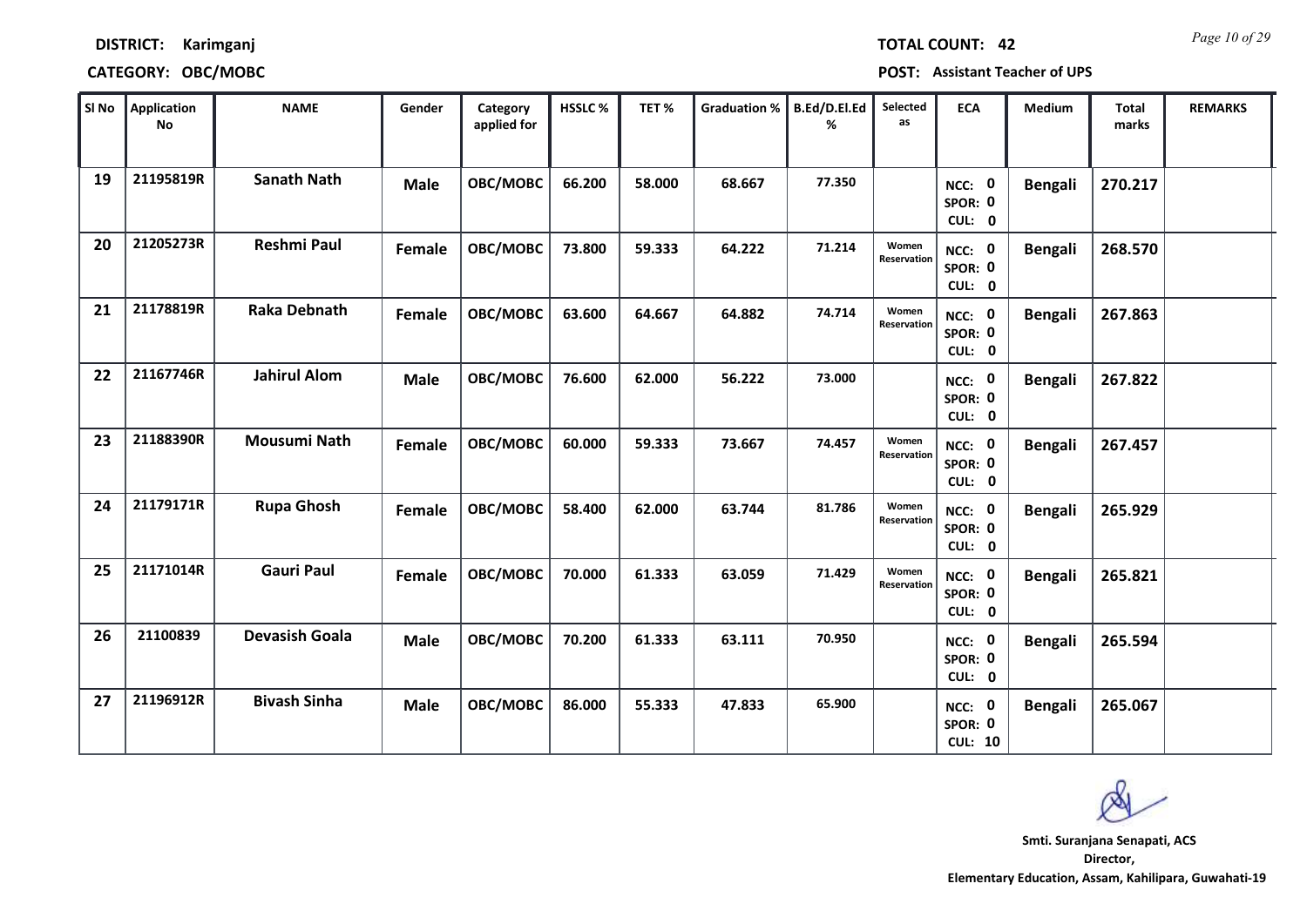| <b>DISTRICT:</b> | Karimganj |
|------------------|-----------|
|------------------|-----------|

| SI No | Application<br><b>No</b> | <b>NAME</b>                   | Gender      | Category<br>applied for | HSSLC % | TET%   | <b>Graduation %</b> | B.Ed/D.El.Ed<br>% | Selected<br>as       | <b>ECA</b>                  | Medium         | <b>Total</b><br>marks | <b>REMARKS</b> |
|-------|--------------------------|-------------------------------|-------------|-------------------------|---------|--------|---------------------|-------------------|----------------------|-----------------------------|----------------|-----------------------|----------------|
| 28    | 21173230R                | <b>Santanu Paul</b>           | <b>Male</b> | OBC/MOBC                | 64.800  | 60.667 | 59.333              | 79.000            |                      | NCC: 0<br>SPOR: 0<br>CUL: 0 | <b>Bengali</b> | 263.800               |                |
| 29    | 21165277R                | <b>Md Sah Foyeje</b><br>Ahmed | <b>Male</b> | OBC/MOBC                | 63.200  | 60.000 | 66.222              | 74.250            |                      | NCC: 0<br>SPOR: 0<br>CUL: 0 | <b>Bengali</b> | 263.672               |                |
| 30    | 21206620R                | <b>Sumanta Dey</b>            | <b>Male</b> | OBC/MOBC                | 55.000  | 60.000 | 69.792              | 78.743            |                      | NCC: 0<br>SPOR: 0<br>CUL: 0 | <b>Bengali</b> | 263.535               |                |
| 31    | 21196295R                | <b>Payel Chanda</b>           | Female      | OBC/MOBC                | 58.400  | 68.667 | 60.000              | 76.000            | Women<br>Reservation | NCC: 0<br>SPOR: 0<br>CUL: 0 | <b>Bengali</b> | 263.067               |                |
| 32    | 21195663R                | <b>Nandini Das</b>            | Female      | OBC/MOBC                | 73.800  | 57.333 | 57.750              | 74.143            |                      | NCC: 0<br>SPOR: 0<br>CUL: 0 | <b>Bengali</b> | 263.026               |                |
| 33    | 21169295R                | Paramesh Sharma               | <b>Male</b> | OBC/MOBC                | 72.800  | 58.667 | 63.000              | 68.200            |                      | NCC: 0<br>SPOR: 0<br>CUL: 0 | <b>Bengali</b> | 262.667               |                |
| 34    | 21183104R                | Sanghita Paul                 | Female      | OBC/MOBC                | 73.400  | 59.333 | 53.222              | 76.500            |                      | NCC: 0<br>SPOR: 0<br>CUL: 0 | <b>Bengali</b> | 262.456               |                |
| 35    | 21170969R                | <b>Pronab Kumar Nath</b>      | <b>Male</b> | OBC/MOBC                | 58.600  | 64.000 | 67.590              | 72.050            |                      | NCC: 0<br>SPOR: 0<br>CUL: 0 | <b>Bengali</b> | 262.240               |                |
| 36    | 21174185R                | Pappa Lal Dutta               | <b>Male</b> | OBC/MOBC                | 68.600  | 55.333 | 61.118              | 76.350            |                      | NCC: 0<br>SPOR: 0<br>CUL: 0 | <b>Bengali</b> | 261.401               |                |

*Page 11 of 29* **TOTAL COUNT: 42**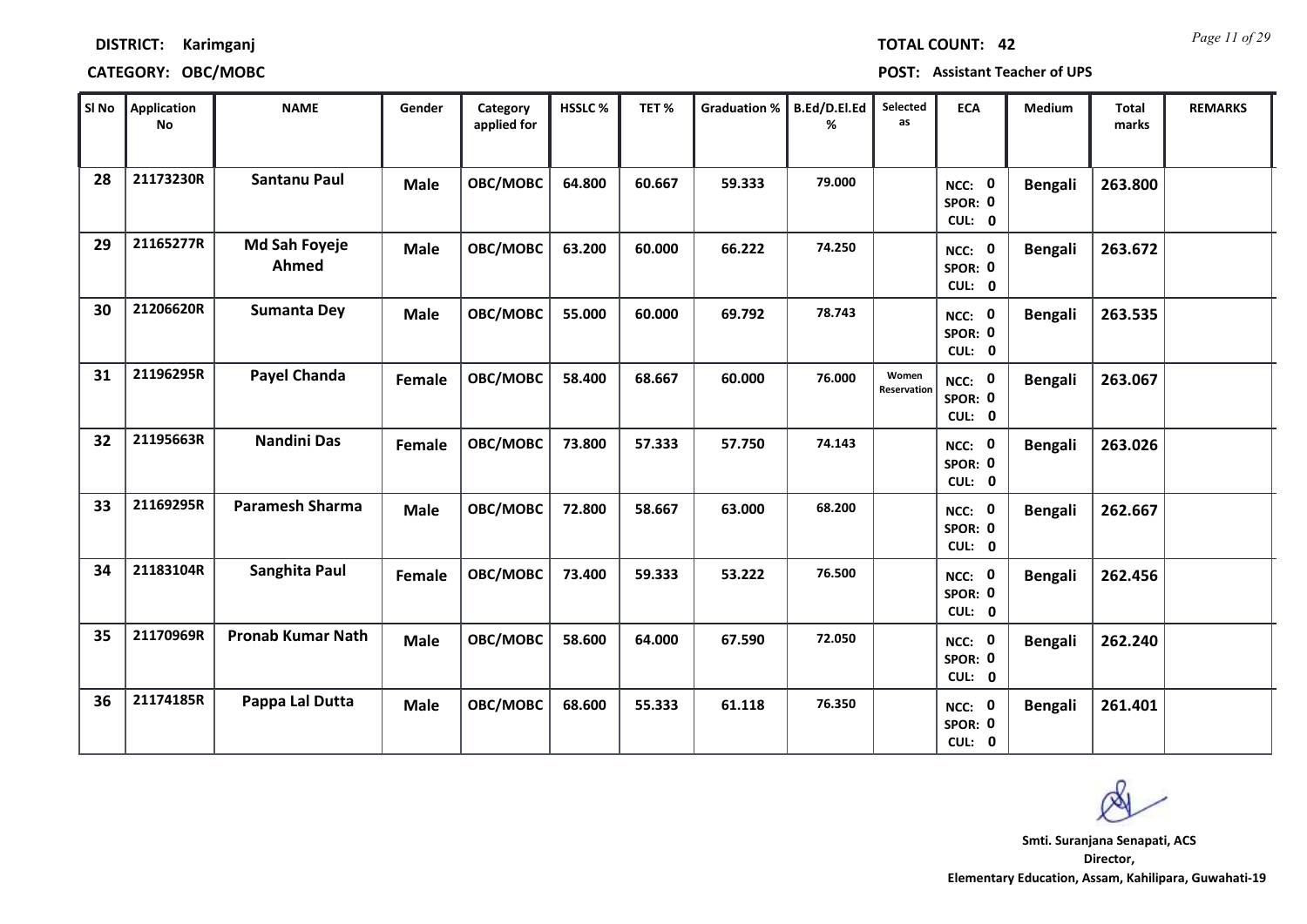| <b>TOTAL COUNT: 42</b> | Page 12 of 29 |
|------------------------|---------------|
|                        |               |

### **DISTRICT: Karimganj**

# **CATEGORY: OBC/MOBC POST: Assistant Teacher of UPS**

| SI No | <b>Application</b><br><b>No</b> | <b>NAME</b>               | Gender      | Category<br>applied for | HSSLC % | TET%   | <b>Graduation %</b> | <b>B.Ed/D.El.Ed</b><br>℅ | Selected<br>as | <b>ECA</b>                                | <b>Medium</b>  | <b>Total</b><br>marks | <b>REMARKS</b> |
|-------|---------------------------------|---------------------------|-------------|-------------------------|---------|--------|---------------------|--------------------------|----------------|-------------------------------------------|----------------|-----------------------|----------------|
| 37    | 21180392R                       | Puja Yadav                | Female      | OBC/MOBC                | 76.000  | 60.667 | 54.778              | 69.450                   |                | $\mathbf{0}$<br>NCC:<br>SPOR: 0<br>CUL: 0 | <b>Bengali</b> | 260.894               |                |
| 38    | 21101667                        | <b>Monish Nath</b>        | <b>Male</b> | OBC/MOBC                | 67.400  | 60.000 | 62.598              | 70.343                   |                | NCC: 0<br>SPOR: 0<br>CUL: 0               | <b>Bengali</b> | 260.341               |                |
| 39    | 21193765R                       | Shobana Dey               | Female      | OBC/MOBC                | 60.800  | 60.000 | 68.588              | 70.950                   |                | $\mathbf 0$<br>NCC:<br>SPOR: 0<br>CUL: 0  | <b>Bengali</b> | 260.338               |                |
| 40    | 21174468R                       | <b>Shib Bijoy Mohanta</b> | <b>Male</b> | OBC/MOBC                | 57.600  | 67.333 | 55.000              | 79.357                   |                | $\mathbf 0$<br>NCC:<br>SPOR: 0<br>CUL: 0  | <b>Bengali</b> | 259.290               |                |
| 41    | 21190549R                       | Dishani Paul              | Female      | OBC/MOBC                | 63.200  | 65.333 | 64.458              | 65.778                   |                | 0<br>NCC:<br>SPOR: 0<br>CUL: 0            | <b>Bengali</b> | 258.769               |                |
| 42    | 21175318R                       | Roshan Sinha              | <b>Male</b> | OBC/MOBC                | 73.600  | 64.000 | 58.511              | 62.600                   |                | $\mathbf{0}$<br>NCC:<br>SPOR: 0<br>CUL: 0 | <b>Bengali</b> | 258.711               |                |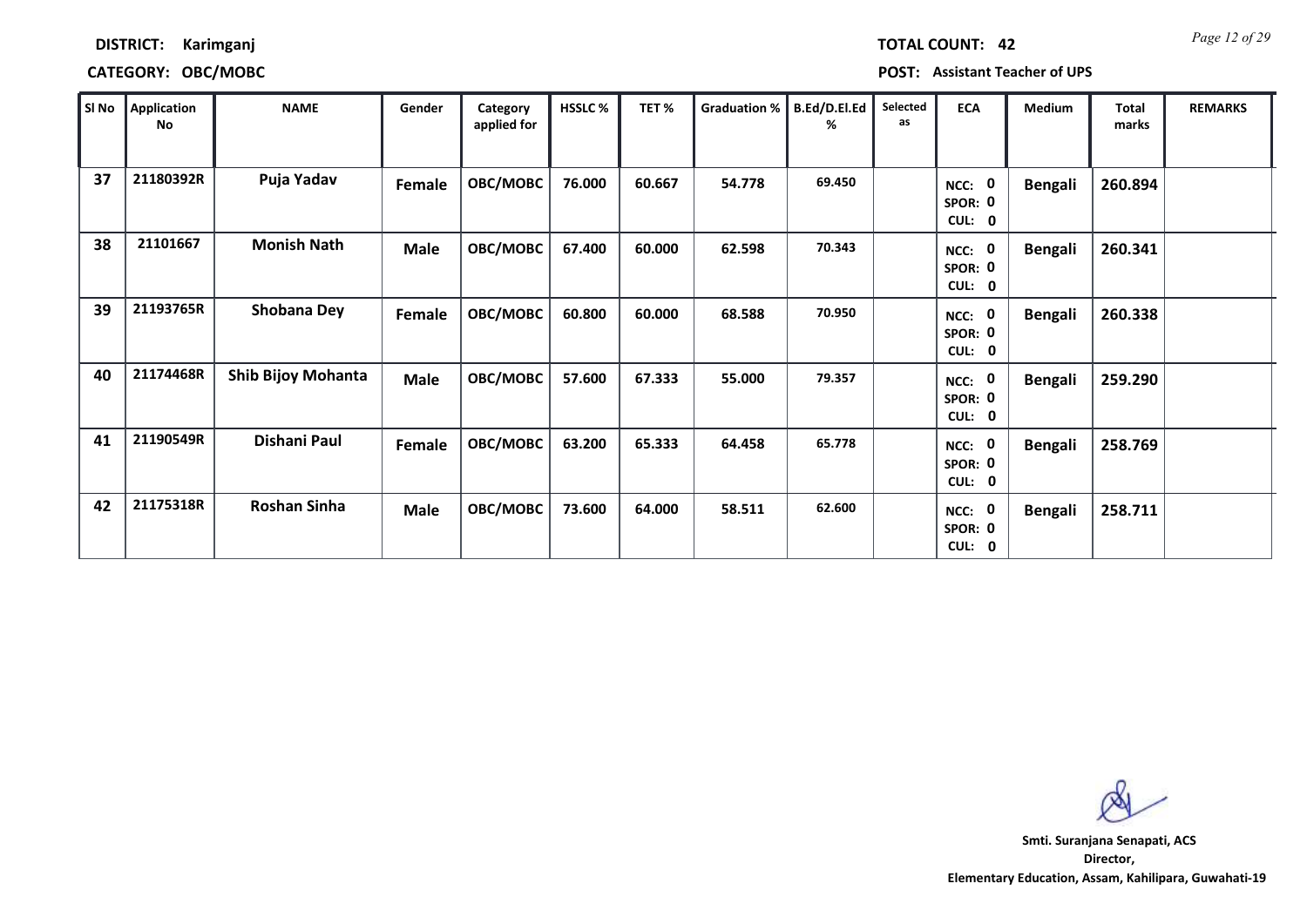*Page 13 of 29* **TOTAL COUNT: 1**

**DISTRICT: Karimganj**

**CATEGORY: PwD POST: Assistant Teacher of UPS**

| ∥SINo ″ | <b>Application</b><br><b>No</b> | <b>NAME</b>           | Gender      | Category<br>applied for | <b>HSSLC %</b> | TET%   | Graduation %    B.Ed/D.El.Ed |        | Selected<br>as | <b>ECA</b>                     | Medium  | Total<br>marks | <b>REMARKS</b>         |
|---------|---------------------------------|-----------------------|-------------|-------------------------|----------------|--------|------------------------------|--------|----------------|--------------------------------|---------|----------------|------------------------|
|         | 21168677R                       | <b>Mrityunjoy Das</b> | <b>Male</b> | <b>SC</b><br>PwD        | 45.000         | 58.000 | 42.500                       | 70.850 |                | 0<br>NCC:<br>SPOR: 0<br>CUL: 0 | Bengali | 216.350        | <b>PwD</b><br>Withheld |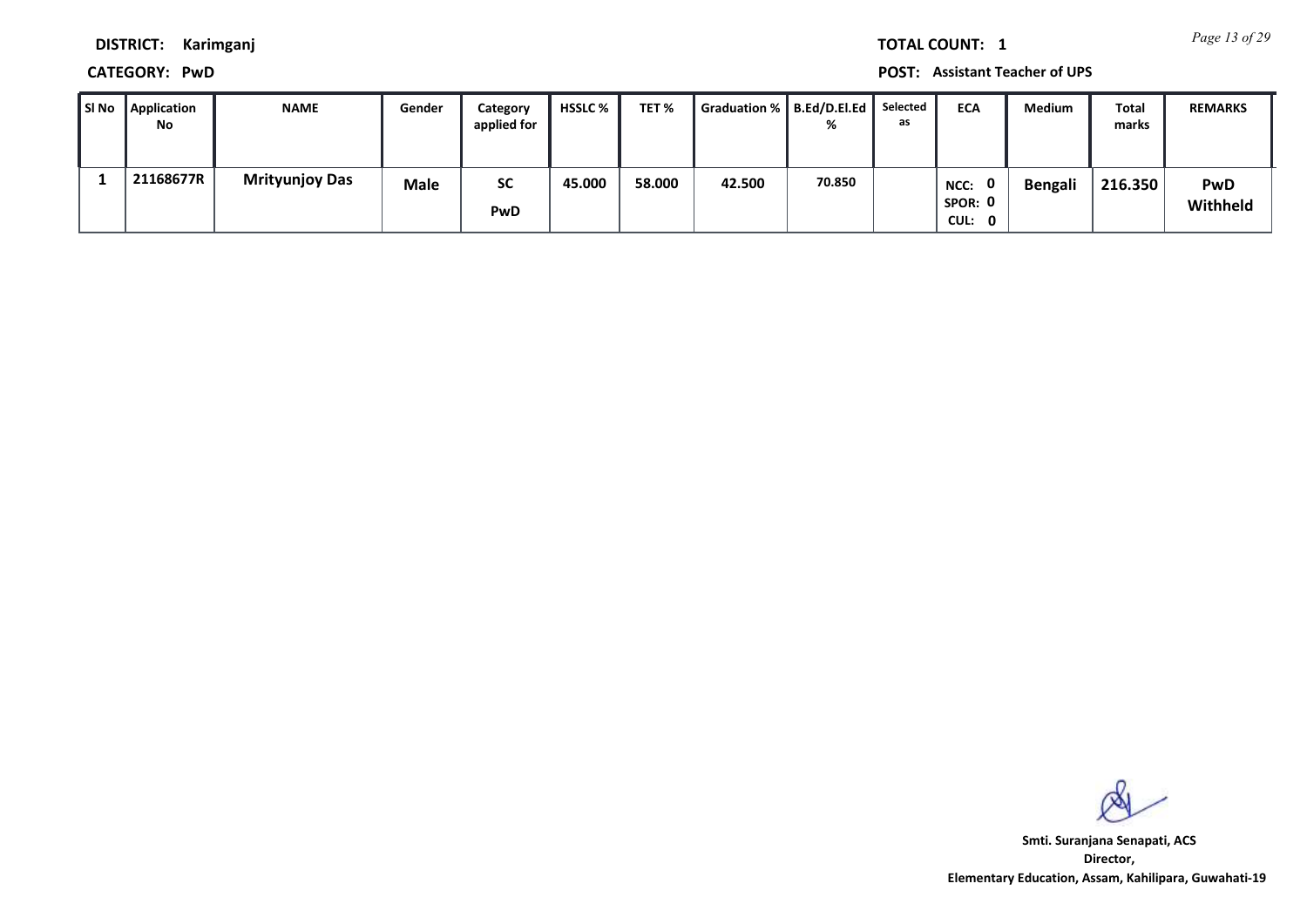*Page 14 of 29* **TOTAL COUNT: 8**

**CATEGORY: SC POST: Assistant Teacher of UPS**

| SI No                   | <b>Application</b><br>No | <b>NAME</b>             | Gender | Category<br>applied for | <b>HSSLC %</b> | TET%   | <b>Graduation %</b> | <b>B.Ed/D.El.Ed</b><br>% | Selected<br>as       | <b>ECA</b>                               | Medium         | Total<br>marks | <b>REMARKS</b> |
|-------------------------|--------------------------|-------------------------|--------|-------------------------|----------------|--------|---------------------|--------------------------|----------------------|------------------------------------------|----------------|----------------|----------------|
| $\mathbf{1}$            | 21196607R                | <b>Riya Das</b>         | Female | <b>SC</b>               | 64.600         | 59.333 | 84.556              | 82.900                   | Women<br>Reservation | NCC: 0<br>SPOR: 0<br>CUL: 0              | <b>Bengali</b> | 291.389        |                |
| $\overline{2}$          | 21184505R                | <b>Kalpita Roy</b>      | Female | <b>SC</b>               | 66.600         | 64.667 | 70.667              | 75.750                   | Women<br>Reservation | NCC: 0<br>SPOR: 0<br>CUL: 0              | <b>Bengali</b> | 277.683        |                |
| $\overline{\mathbf{3}}$ | 21173633R                | <b>Supriti Das</b>      | Female | <b>SC</b>               | 77.200         | 64.667 | 72.000              | 62.300                   |                      | NCC: 0<br>SPOR: 0<br>CUL: 0              | <b>Bengali</b> | 276.167        |                |
| 4                       | 21175739R                | <b>Ruma Mazumdar</b>    | Female | <b>SC</b>               | 73.600         | 60.000 | 66.529              | 73.000                   |                      | $\mathbf 0$<br>NCC:<br>SPOR: 0<br>CUL: 0 | <b>Bengali</b> | 273.129        |                |
| 5                       | 21186388R                | <b>Trisha Das</b>       | Female | <b>SC</b>               | 69.600         | 60.000 | 64.824              | 76.357                   |                      | NCC: 0<br>SPOR: 0<br>CUL: 0              | <b>Bengali</b> | 270.781        |                |
| 6                       | 21180912R                | <b>Gitashree Biswas</b> | Female | <b>SC</b>               | 73.600         | 64.667 | 56.778              | 75.150                   |                      | NCC: 0<br>SPOR: 0<br>CUL: 0              | <b>Bengali</b> | 270.194        |                |
| $\overline{\mathbf{z}}$ | 21210085R                | Sudeepa Das             | Female | <b>SC</b>               | 70.400         | 64.000 | 55.778              | 79.950                   |                      | $\mathbf 0$<br>NCC:<br>SPOR: 0<br>CUL: 0 | <b>Bengali</b> | 270.128        |                |
| 8                       | 21199973R                | Ashabari Debi           | Female | <b>SC</b>               | 68.200         | 66.000 | 56.111              | 78.700                   |                      | <b>NCC: 0</b><br>SPOR: 0<br>CUL: 0       | <b>Bengali</b> | 269.011        |                |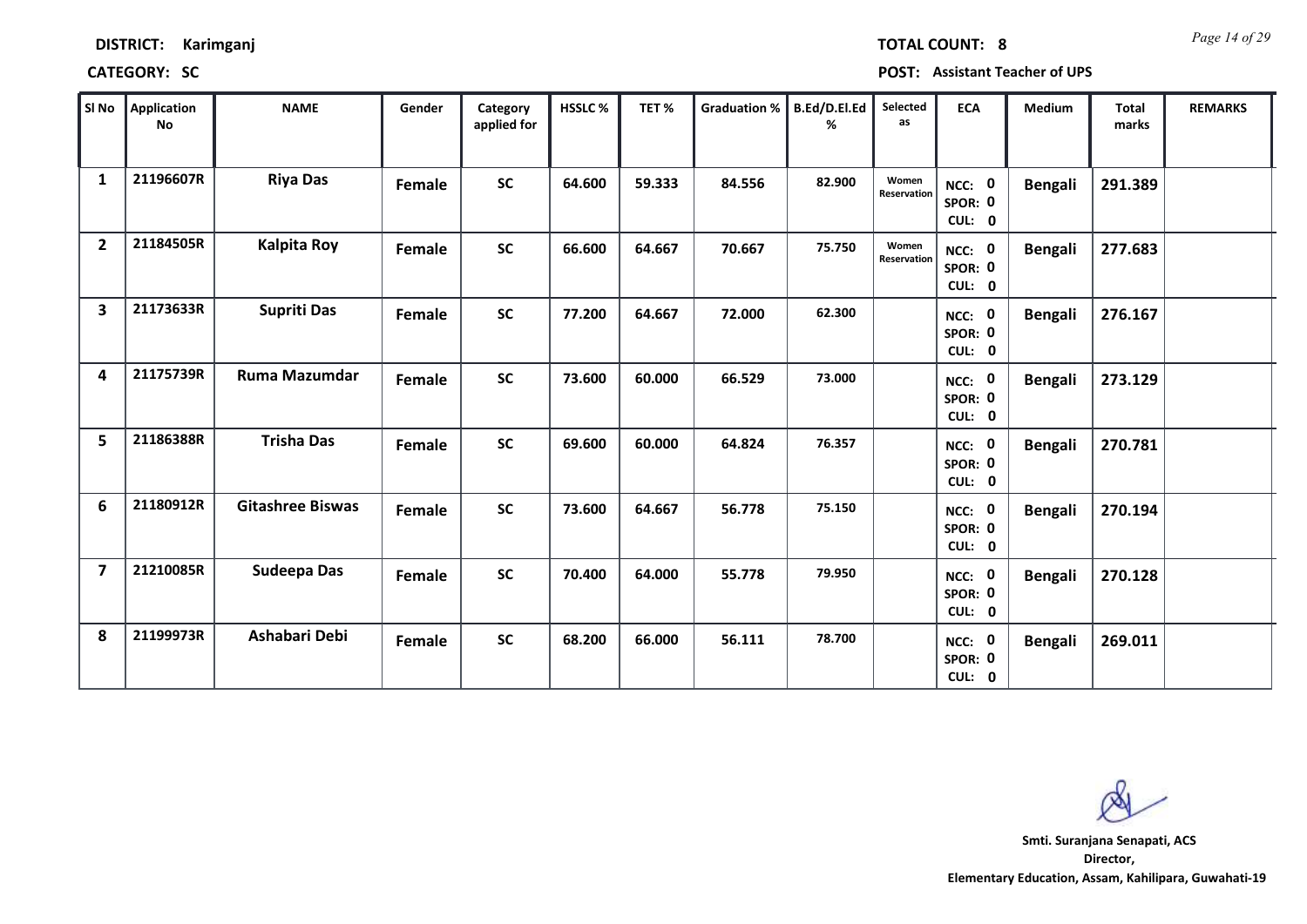*Page 15 of 29* **TOTAL COUNT: 1**

**DISTRICT: Karimganj**

**CATEGORY: STP POST: Assistant Teacher of UPS**

| Sl No | Application<br>No | <b>NAME</b>     | Gender      | Category<br>applied for | HSSLC % | TET %  | Graduation %   B.Ed/D.El.Ed |        | Selected<br>as | <b>ECA</b>                     | Medium         | <b>Total</b><br>marks | <b>REMARKS</b> |
|-------|-------------------|-----------------|-------------|-------------------------|---------|--------|-----------------------------|--------|----------------|--------------------------------|----------------|-----------------------|----------------|
|       | 21102721          | Dharmendra Deka | <b>Male</b> | <b>STP</b>              | 47.600  | 57.333 | 56.188                      | 69.450 |                | 0<br>NCC:<br>SPOR: 0<br>CUL: 0 | <b>Bengali</b> | 230.571               |                |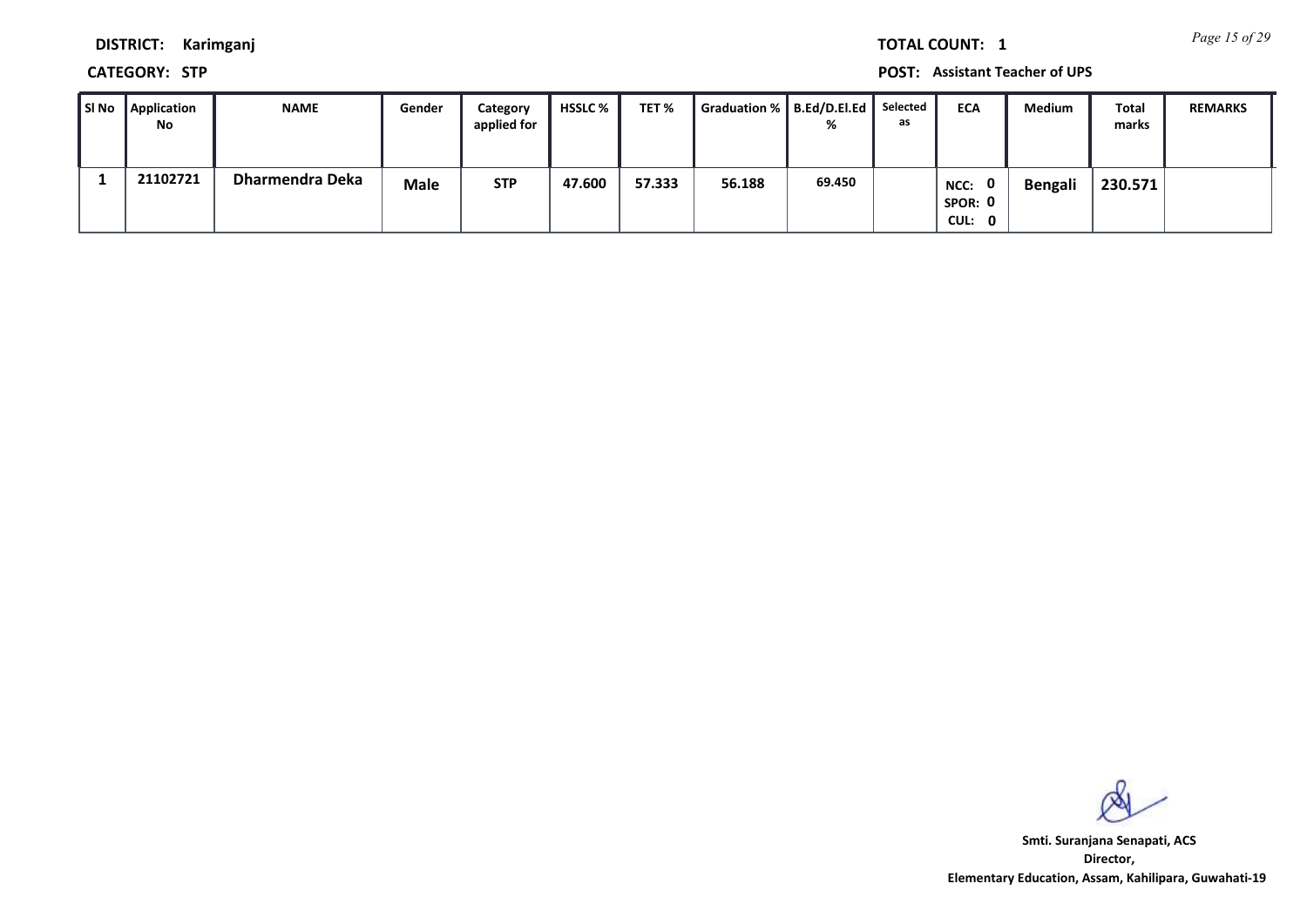| <b>DISTRICT:</b> | Karimganj |
|------------------|-----------|
|------------------|-----------|

*Page 16 of 29* **TOTAL COUNT: 55**

**CATEGORY: UR POST: Assistant Teacher of UPS**

| SI No                   | <b>Application</b><br><b>No</b> | <b>NAME</b>                | Gender      | Category<br>applied for | <b>HSSLC%</b> | TET%   | <b>Graduation %</b> | B.Ed/D.El.Ed<br>% | Selected<br>as       | <b>ECA</b>                         | <b>Medium</b>  | <b>Total</b><br>marks | <b>REMARKS</b> |
|-------------------------|---------------------------------|----------------------------|-------------|-------------------------|---------------|--------|---------------------|-------------------|----------------------|------------------------------------|----------------|-----------------------|----------------|
| $\mathbf{1}$            | 21107410                        | <b>Tamim Choudhury</b>     | <b>Male</b> | UR                      | 75.600        | 72.000 | 82.444              | 81.550            |                      | NCC: 0<br>SPOR: 0<br>CUL: 0        | <b>Bengali</b> | 311.594               |                |
| $\overline{2}$          | 21194347R                       | <b>Shaptasri Mohanta</b>   | Female      | <b>UR</b>               | 67.000        | 64.000 | 83.800              | 95.000            | Women<br>Reservation | NCC: 0<br>SPOR: 0<br>CUL: 0        | <b>Bengali</b> | 309.800               | Withheld       |
| $\overline{\mathbf{3}}$ | 21108774                        | Sarbani Roy                | Female      | <b>UR</b>               | 85.400        | 66.000 | 75.235              | 78.071            | Women<br>Reservation | NCC: 0<br>SPOR: 0<br>CUL: 0        | <b>Bengali</b> | 304.707               |                |
| 4                       | 21106845                        | <b>Neelava Dey</b>         | Female      | <b>UR</b>               | 80.600        | 62.667 | 89.417              | 70.412            | Women<br>Reservation | NCC: 0<br>SPOR: 0<br>CUL: 0        | <b>Bengali</b> | 303.095               | Withheld       |
| 5                       | 21166652R                       | Deepshikha Datta           | Female      | <b>UR</b>               | 85.400        | 71.333 | 62.667              | 83.050            | Women<br>Reservation | NCC: 0<br>SPOR: 0<br>CUL: 0        | <b>Bengali</b> | 302.450               |                |
| 6                       | 21189230R                       | Jouson Siddiqua<br>Tapadar | Female      | <b>EWS</b>              | 78.600        | 69.333 | 74.667              | 79.550            | Women<br>Reservation | NCC: 0<br>SPOR: 0<br>CUL: 0        | <b>Bengali</b> | 302.150               |                |
| $\overline{\mathbf{z}}$ | 21110436                        | <b>Umara Yeasmin</b>       | Female      | <b>UR</b>               | 87.400        | 66.667 | 67.889              | 78.450            | Women<br>Reservation | NCC: 0<br>SPOR: 0<br>CUL: 0        | <b>Bengali</b> | 300.406               |                |
| 8                       | 21195908R                       | Jonaki Saha                | Female      | OBC/MOBC                | 86.600        | 61.333 | 67.118              | 84.071            | Women<br>Reservation | <b>NCC: 0</b><br>SPOR: 0<br>CUL: 0 | <b>Bengali</b> | 299.122               |                |
| 9                       | 21174770R                       | <b>Arpita Seal</b>         | Female      | OBC/MOBC                | 75.000        | 71.333 | 75.667              | 76.050            | Women<br>Reservation | NCC: 0<br>SPOR: 0<br>CUL: 0        | <b>Bengali</b> | 298.050               |                |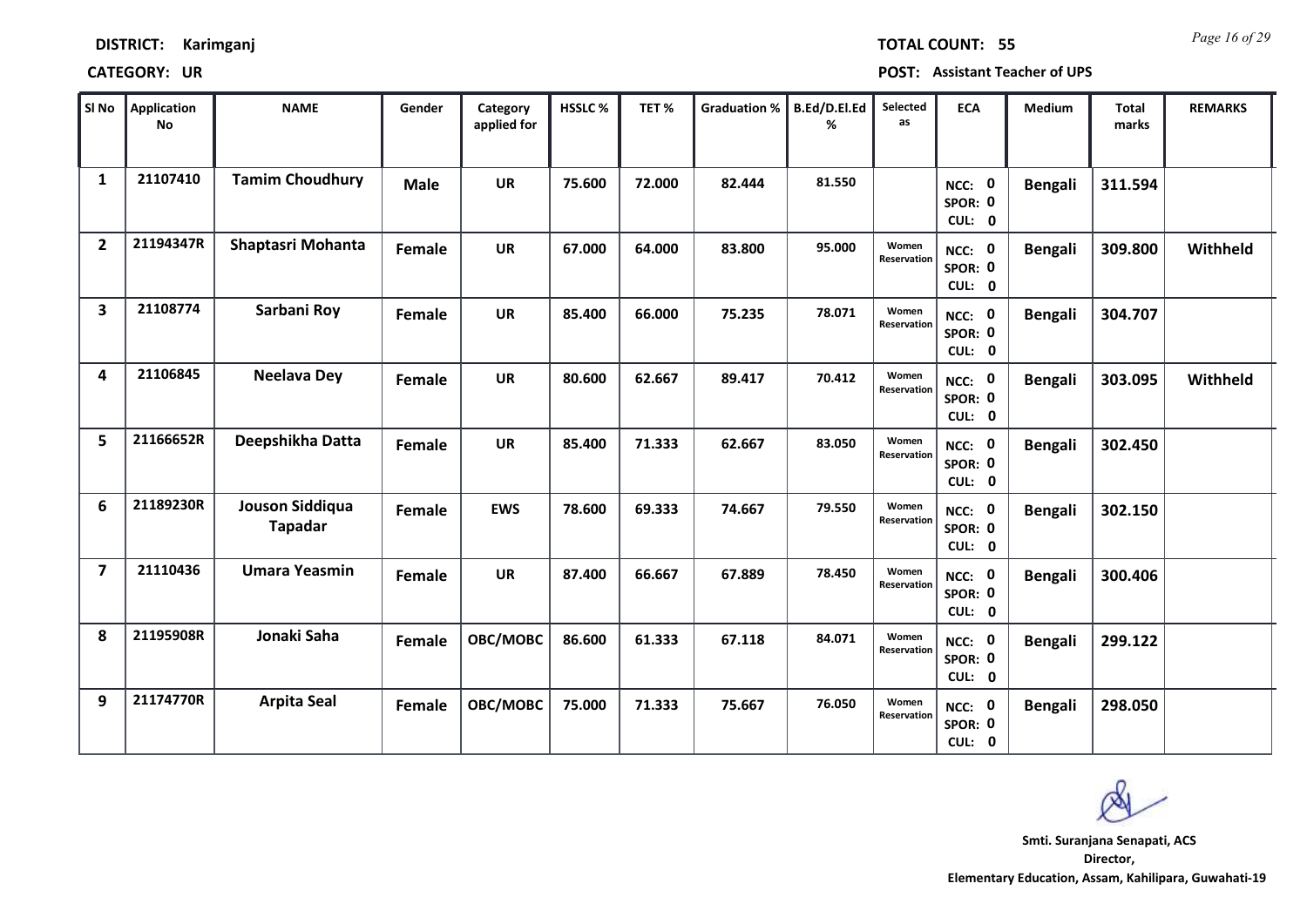| SI No | Application<br><b>No</b> | <b>NAME</b>                       | Gender        | Category<br>applied for | <b>HSSLC%</b> | TET%   | <b>Graduation %</b> | B.Ed/D.El.Ed<br>% | Selected<br>as       | <b>ECA</b>                  | Medium         | <b>Total</b><br>marks | <b>REMARKS</b> |
|-------|--------------------------|-----------------------------------|---------------|-------------------------|---------------|--------|---------------------|-------------------|----------------------|-----------------------------|----------------|-----------------------|----------------|
| 10    | 21200468R                | <b>Rimpi Banik</b>                | <b>Female</b> | <b>EWS</b>              | 79.000        | 72.000 | 73.222              | 71.900            | Women<br>Reservation | NCC: 0<br>SPOR: 0<br>CUL: 0 | <b>Bengali</b> | 296.122               |                |
| 11    | 21201621R                | <b>Rahul Banik</b>                | <b>Male</b>   | <b>UR</b>               | 84.000        | 66.667 | 76.333              | 68.700            |                      | NCC: 0<br>SPOR: 0<br>CUL: 0 | <b>Bengali</b> | 295.700               | Withheld       |
| 12    | 21167351R                | Humaira Begum                     | Female        | <b>UR</b>               | 77.600        | 66.667 | 76.167              | 74.850            | Women<br>Reservation | NCC: 0<br>SPOR: 0<br>CUL: 0 | <b>Bengali</b> | 295.283               |                |
| 13    | 21196211R                | <b>Mumina Begam</b><br>Tapadar    | Female        | <b>UR</b>               | 84.800        | 74.000 | 57.000              | 79.450            | Women<br>Reservation | NCC: 0<br>SPOR: 0<br>CUL: 0 | <b>Bengali</b> | 295.250               |                |
| 14    | 21168164R                | Samia Jaman<br>Chaudhuri          | Female        | <b>UR</b>               | 66.600        | 60.000 | 75.750              | 92.500            | Women<br>Reservation | NCC: 0<br>SPOR: 0<br>CUL: 0 | <b>Bengali</b> | 294.850               | Withheld       |
| 15    | 21202441R                | Nazneen Sultana<br>Laskar         | Female        | <b>UR</b>               | 65.800        | 68.667 | 82.500              | 77.650            | Women<br>Reservation | NCC: 0<br>SPOR: 0<br>CUL: 0 | <b>Bengali</b> | 294.617               | Withheld       |
| 16    | 21206555R                | Abida Khanom                      | Female        | <b>EWS</b>              | 76.800        | 69.333 | 71.417              | 76.500            | Women<br>Reservation | NCC: 0<br>SPOR: 0<br>CUL: 0 | <b>Bengali</b> | 294.050               |                |
| 17    | 21183619R                | Rajia Sultana<br><b>Barbhuiya</b> | Female        | <b>UR</b>               | 71.200        | 64.667 | 79.333              | 78.600            | Women<br>Reservation | NCC: 0<br>SPOR: 0<br>CUL: 0 | <b>Bengali</b> | 293.800               |                |
| 18    | 21184414R                | <b>Babul Das</b>                  | <b>Male</b>   | <b>UR</b>               | 78.400        | 63.333 | 73.917              | 78.000            |                      | NCC: 0<br>SPOR: 0<br>CUL: 0 | <b>Bengali</b> | 293.650               |                |

# **CATEGORY: UR POST: Assistant Teacher of UPS**

**DISTRICT: Karimganj**

**Smti. Suranjana Senapati, ACS**

**Director, Elementary Education, Assam, Kahilipara, Guwahati-19**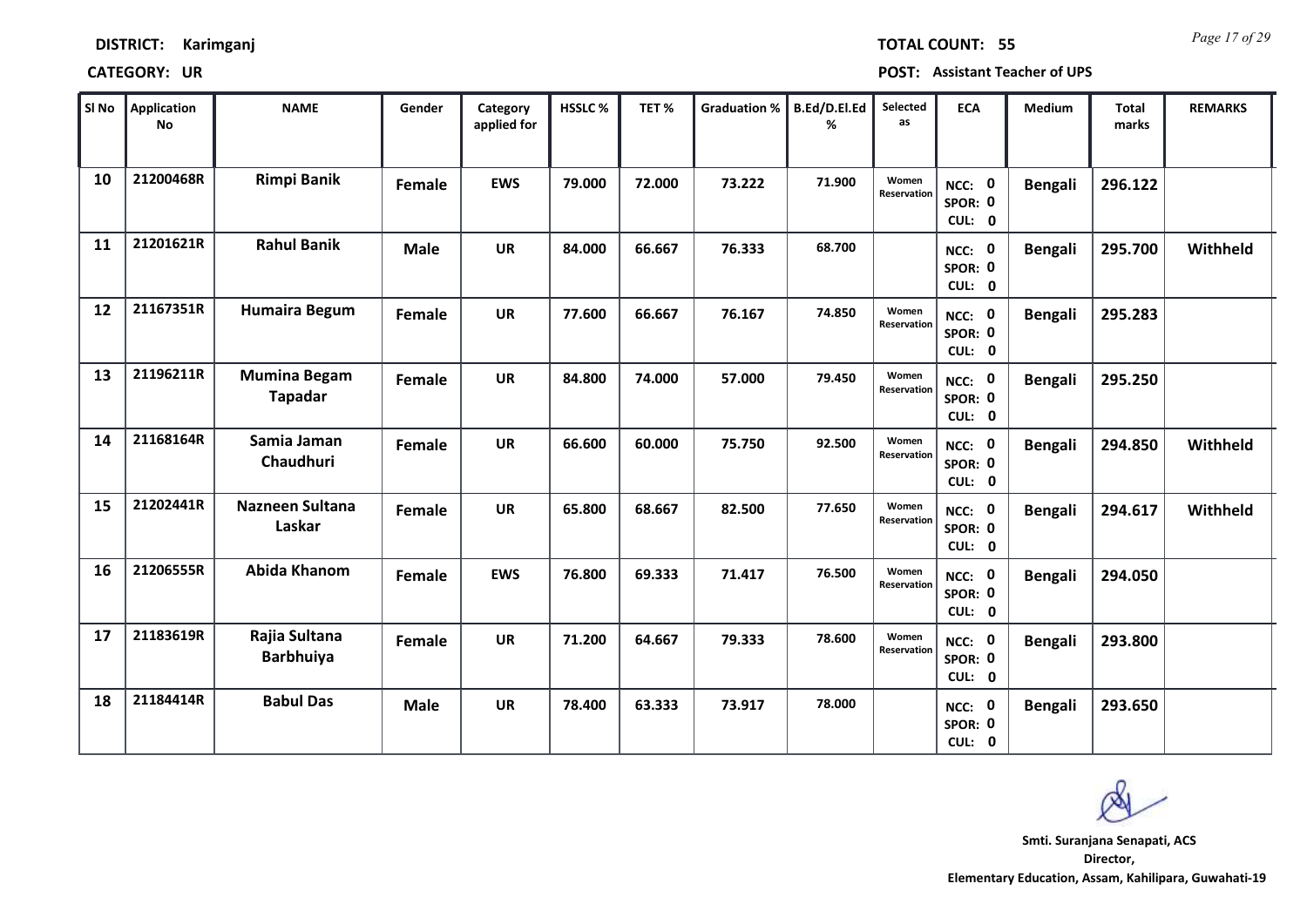| SI No | <b>Application</b><br><b>No</b> | <b>NAME</b>                      | Gender      | Category<br>applied for | HSSLC% | TET%   | <b>Graduation %</b> | B.Ed/D.El.Ed<br>% | Selected<br>as       | <b>ECA</b>                  | Medium         | <b>Total</b><br>marks | <b>REMARKS</b> |
|-------|---------------------------------|----------------------------------|-------------|-------------------------|--------|--------|---------------------|-------------------|----------------------|-----------------------------|----------------|-----------------------|----------------|
| 19    | 21185653R                       | <b>Mousumi Roy</b>               | Female      | <b>SC</b>               | 62.800 | 76.667 | 76.000              | 78.050            | Women<br>Reservation | NCC: 0<br>SPOR: 0<br>CUL: 0 | <b>Bengali</b> | 293.517               |                |
| 20    | 21187989R                       | Rupana Ferdous Khan              | Female      | <b>UR</b>               | 72.200 | 68.000 | 76.556              | 76.650            | Women<br>Reservation | NCC: 0<br>SPOR: 0<br>CUL: 0 | <b>Bengali</b> | 293.406               |                |
| 21    | 21179782R                       | <b>Aparna Das</b>                | Female      | <b>UR</b>               | 81.200 | 65.333 | 72.118              | 74.429            |                      | NCC: 0<br>SPOR: 0<br>CUL: 0 | <b>Bengali</b> | 293.080               |                |
| 22    | 21181997R                       | Anamika Dasgupta                 | Female      | <b>EWS</b>              | 78.200 | 68.000 | 68.111              | 78.700            |                      | NCC: 0<br>SPOR: 0<br>CUL: 0 | <b>Bengali</b> | 293.011               |                |
| 23    | 21178042R                       | <b>Bipasha Saha</b>              | Female      | <b>EWS</b>              | 65.800 | 70.667 | 75.444              | 81.050            |                      | NCC: 0<br>SPOR: 0<br>CUL: 0 | <b>Bengali</b> | 292.961               |                |
| 24    | 21170763R                       | <b>Tapash Deb</b>                | <b>Male</b> | <b>EWS</b>              | 78.200 | 70.000 | 76.333              | 68.100            |                      | NCC: 0<br>SPOR: 0<br>CUL: 0 | <b>Bengali</b> | 292.633               |                |
| 25    | 21182720R                       | <b>Dibakar Roy</b>               | <b>Male</b> | <b>UR</b>               | 76.000 | 71.333 | 64.778              | 79.000            |                      | NCC: 0<br>SPOR: 0<br>CUL: 0 | <b>Bengali</b> | 291.111               |                |
| 26    | 21182678R                       | <b>Rinku Ghosh</b>               | Female      | OBC/MOBC                | 67.600 | 70.667 | 73.000              | 79.400            |                      | NCC: 0<br>SPOR: 0<br>CUL: 0 | <b>Bengali</b> | 290.667               |                |
| 27    | 21176762R                       | Kishaloy<br><b>Bhattacharjee</b> | <b>Male</b> | <b>EWS</b>              | 80.400 | 68.667 | 66.778              | 74.650            |                      | NCC: 0<br>SPOR: 0<br>CUL: 0 | <b>Bengali</b> | 290.494               |                |

**CATEGORY: UR POST: Assistant Teacher of UPS**

**Director, Elementary Education, Assam, Kahilipara, Guwahati-19 Smti. Suranjana Senapati, ACS**

*Page 18 of 29* **TOTAL COUNT: 55**

**DISTRICT: Karimganj**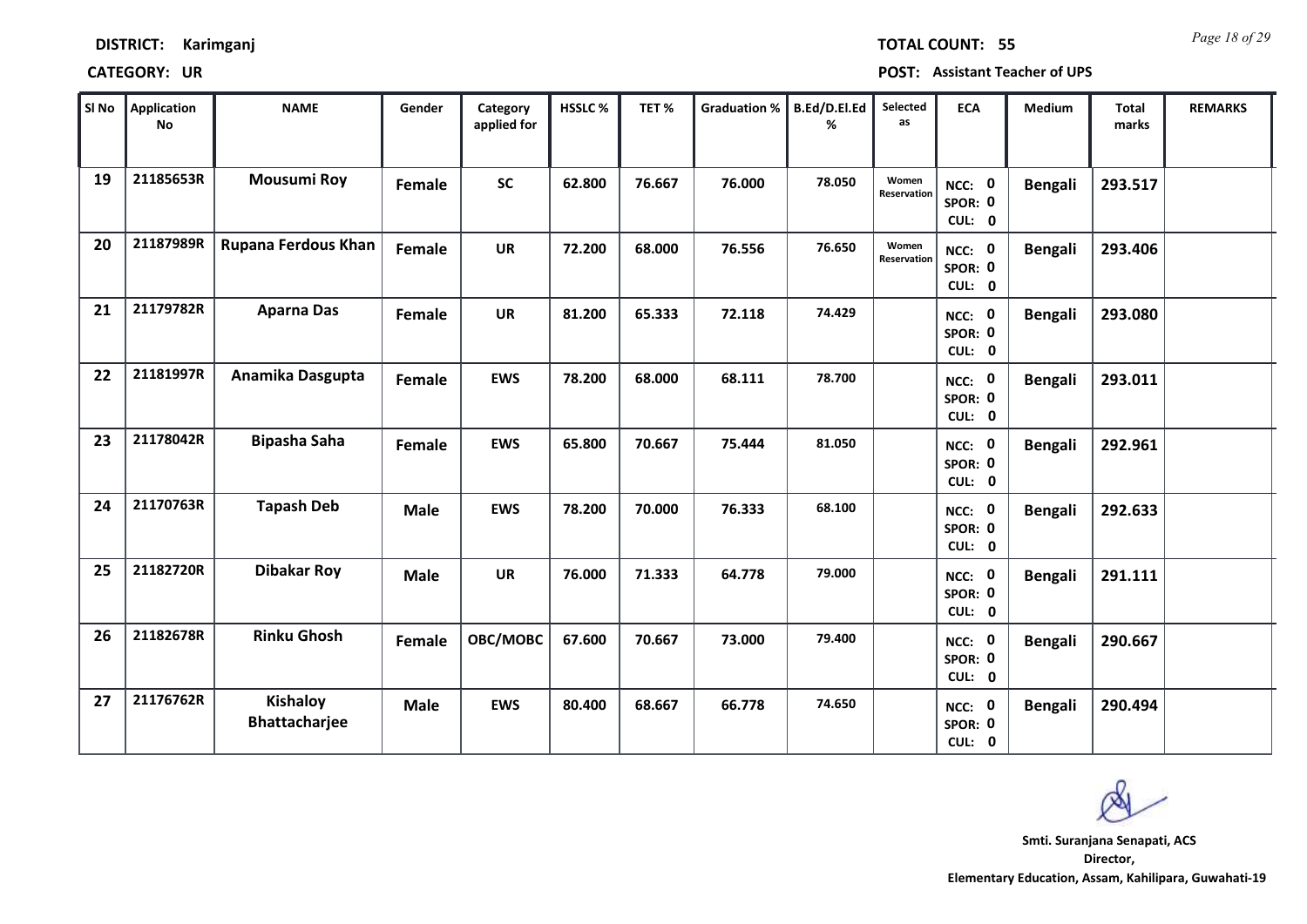*Page 19 of 29* **TOTAL COUNT: 55**

**CATEGORY: UR POST: Assistant Teacher of UPS**

| SI No | Application<br>No | <b>NAME</b>                            | Gender      | Category<br>applied for | HSSLC% | TET%   | <b>Graduation %</b> | B.Ed/D.El.Ed<br>% | Selected<br>as | <b>ECA</b>                  | <b>Medium</b>  | <b>Total</b><br>marks | <b>REMARKS</b> |
|-------|-------------------|----------------------------------------|-------------|-------------------------|--------|--------|---------------------|-------------------|----------------|-----------------------------|----------------|-----------------------|----------------|
| 28    | 21178005R         | Priya Deb                              | Female      | <b>UR</b>               | 79.200 | 70.667 | 64.556              | 75.450            |                | NCC: 0<br>SPOR: 0<br>CUL: 0 | <b>Bengali</b> | 289.872               |                |
| 29    | 21195957R         | Najima Aktar Jahan<br><b>Barbhuiya</b> | Female      | <b>UR</b>               | 66.800 | 63.333 | 69.667              | 87.950            |                | NCC: 0<br>SPOR: 0<br>CUL: 0 | <b>Bengali</b> | 287.750               |                |
| 30    | 21173655R         | <b>Shiba Chakraborty</b>               | <b>Male</b> | <b>UR</b>               | 62.800 | 80.000 | 68.222              | 76.700            |                | NCC: 0<br>SPOR: 0<br>CUL: 0 | <b>Bengali</b> | 287.722               |                |
| 31    | 21183990R         | <b>Sanjoy Deb</b>                      | <b>Male</b> | <b>EWS</b>              | 68.600 | 74.667 | 76.556              | 67.800            |                | NCC: 0<br>SPOR: 0<br>CUL: 0 | <b>Bengali</b> | 287.622               |                |
| 32    | 21203286R         | <b>Jubayer Ahmed</b>                   | <b>Male</b> | <b>UR</b>               | 76.200 | 66.667 | 70.111              | 74.286            |                | NCC: 0<br>SPOR: 0<br>CUL: 0 | <b>Bengali</b> | 287.263               |                |
| 33    | 21188092R         | Priyanka Dey                           | Female      | <b>UR</b>               | 81.200 | 67.333 | 68.111              | 70.300            |                | NCC: 0<br>SPOR: 0<br>CUL: 0 | <b>Bengali</b> | 286.944               |                |
| 34    | 21203684R         | <b>Sohid Ahmed</b>                     | <b>Male</b> | <b>UR</b>               | 67.200 | 70.667 | 68.833              | 79.650            |                | NCC: 0<br>SPOR: 0<br>CUL: 0 | <b>Bengali</b> | 286.350               |                |
| 35    | 21192447R         | Sushmita Roy                           | Female      | <b>UR</b>               | 78.200 | 65.333 | 63.667              | 78.850            |                | NCC: 0<br>SPOR: 0<br>CUL: 0 | <b>Bengali</b> | 286.050               |                |
| 36    | 21184813R         | Soham Bhattacharjee                    | <b>Male</b> | <b>UR</b>               | 72.800 | 65.333 | 69.111              | 78.650            |                | NCC: 0<br>SPOR: 0<br>CUL: 0 | <b>Bengali</b> | 285.894               |                |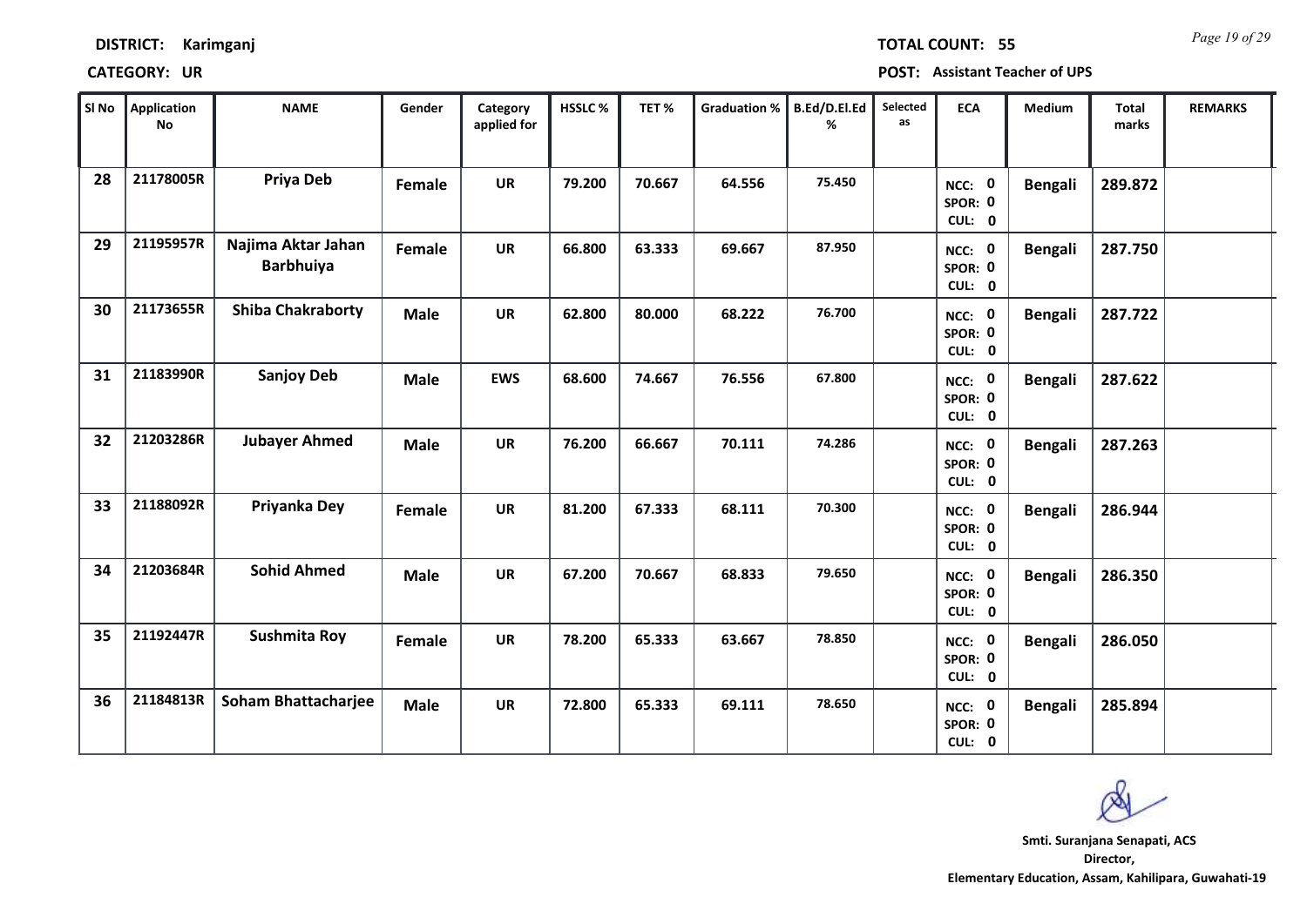| SI No | Application<br><b>No</b> | <b>NAME</b>                  | Gender      | Category<br>applied for | HSSLC% | TET%   | <b>Graduation %</b> | B.Ed/D.El.Ed<br>% | Selected<br>as | <b>ECA</b>                         | Medium         | <b>Total</b><br>marks | <b>REMARKS</b> |
|-------|--------------------------|------------------------------|-------------|-------------------------|--------|--------|---------------------|-------------------|----------------|------------------------------------|----------------|-----------------------|----------------|
| 37    | 21189885R                | Swarupa Nath                 | Female      | OBC/MOBC                | 70.400 | 66.000 | 68.556              | 80.400            |                | NCC: 0<br>SPOR: 0<br>CUL: 0        | <b>Bengali</b> | 285.356               |                |
| 38    | 21182378R                | Shreshta Purkayastha         | Female      | <b>UR</b>               | 70.000 | 67.333 | 71.333              | 76.550            |                | NCC: 0<br>SPOR: 0<br>CUL: 0        | <b>Bengali</b> | 285.217               |                |
| 39    | 21200267R                | Hasanuzzaman Laskar          | <b>Male</b> | <b>EWS</b>              | 56.400 | 72.000 | 73.490              | 82.400            |                | NCC: 0<br>SPOR: 0<br>CUL: 0        | <b>Bengali</b> | 284.290               | $\mathbf 0$    |
| 40    | 21211082R                | <b>Tahsina Jannat</b>        | Female      | <b>EWS</b>              | 74.400 | 64.667 | 69.167              | 76.000            |                | NCC: 0<br>SPOR: 0<br>CUL: 0        | <b>Bengali</b> | 284.233               |                |
| 41    | 21165675R                | <b>Shameem Ahmad</b><br>Khan | <b>Male</b> | <b>UR</b>               | 72.800 | 60.000 | 72.682              | 78.571            |                | NCC: 0<br>SPOR: 0<br>CUL: 0        | <b>Bengali</b> | 284.053               |                |
| 42    | 21183940R                | <b>Lovely Das</b>            | Female      | <b>SC</b>               | 63.800 | 74.000 | 70.111              | 75.400            |                | NCC: 0<br>SPOR: 0<br>CUL: 0        | <b>Bengali</b> | 283.311               |                |
| 43    | 21193499R                | <b>Ranojoy Chakrobarty</b>   | <b>Male</b> | <b>EWS</b>              | 79.600 | 61.333 | 71.778              | 70.150            |                | NCC: 0<br>SPOR: 0<br>CUL: 0        | <b>Bengali</b> | 282.861               |                |
| 44    | 21172136R                | Sanghamitra<br>Purkayastha   | Female      | <b>UR</b>               | 63.000 | 68.667 | 73.889              | 77.300            |                | NCC: 0<br>SPOR: 0<br>CUL: 0        | <b>Bengali</b> | 282.856               |                |
| 45    | 21173265R                | <b>Mazida Begum</b>          | Female      | <b>EWS</b>              | 75.000 | 60.667 | 70.167              | 76.700            |                | <b>NCC: 0</b><br>SPOR: 0<br>CUL: 0 | <b>Bengali</b> | 282.533               |                |

**CATEGORY: UR POST: Assistant Teacher of UPS**

**Director, Smti. Suranjana Senapati, ACS**

**Elementary Education, Assam, Kahilipara, Guwahati-19**

*Page 20 of 29* **TOTAL COUNT: 55**

Т

**DISTRICT: Karimganj**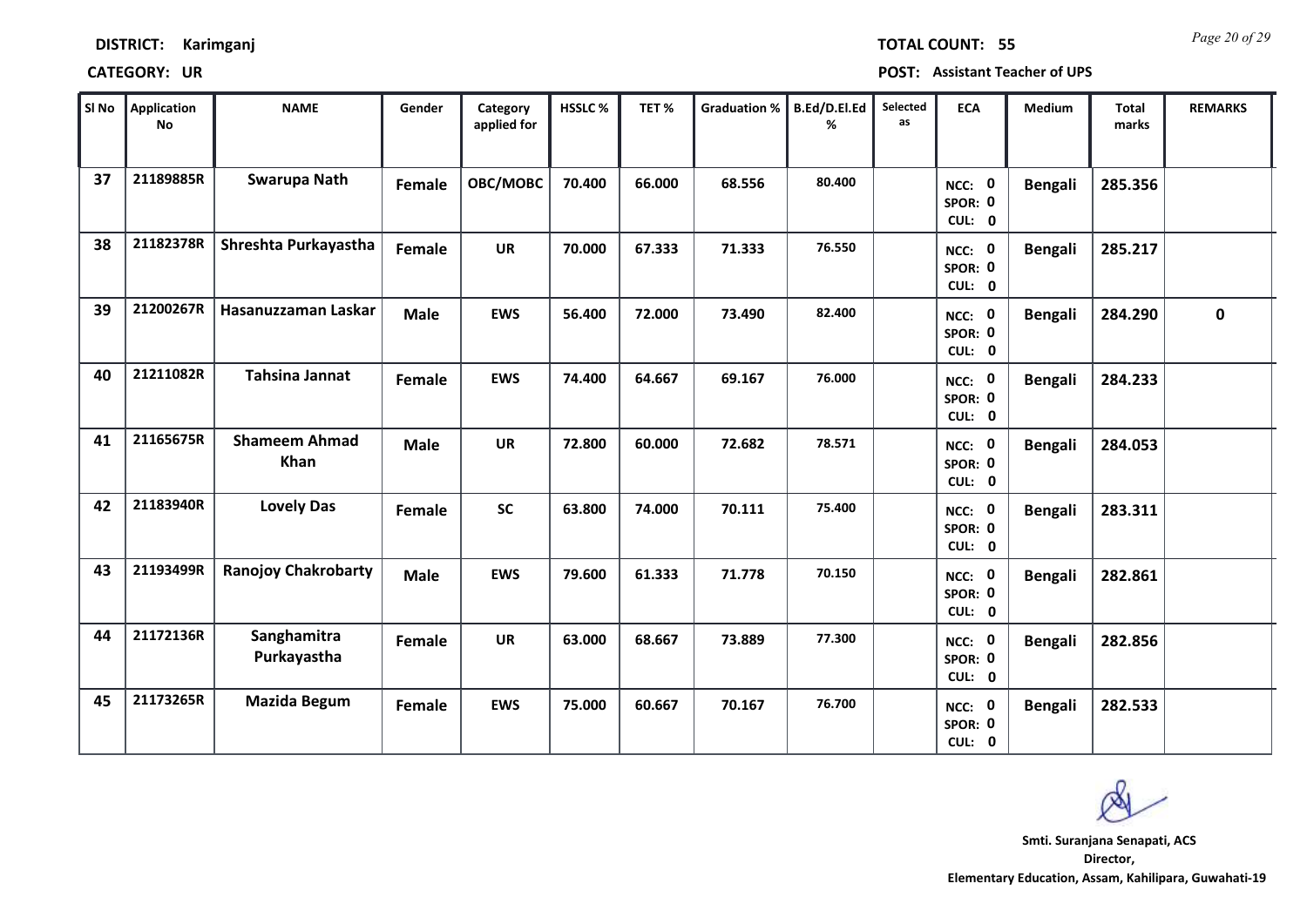**CATEGORY: UR POST: Assistant Teacher of UPS**

| SI No | Application<br>No | <b>NAME</b>                         | Gender      | Category<br>applied for | <b>HSSLC%</b> | TET%   | <b>Graduation %</b> | B.Ed/D.El.Ed<br>% | Selected<br>as | <b>ECA</b>                         | Medium         | Total<br>marks | <b>REMARKS</b> |
|-------|-------------------|-------------------------------------|-------------|-------------------------|---------------|--------|---------------------|-------------------|----------------|------------------------------------|----------------|----------------|----------------|
| 46    | 21182179R         | <b>Abu Mahammad</b><br><b>Talha</b> | <b>Male</b> | <b>EWS</b>              | 67.200        | 70.000 | 69.222              | 76.000            |                | NCC: 0<br>SPOR: 0<br>CUL: 0        | <b>Bengali</b> | 282.422        |                |
| 47    | 21193963R         | Sakhila Islam Sodial                | Female      | <b>EWS</b>              | 67.800        | 65.333 | 74.556              | 74.450            |                | NCC: 0<br>SPOR: 0<br>CUL: 0        | <b>Bengali</b> | 282.139        |                |
| 48    | 21170869R         | <b>Ashukur Rohman</b>               | <b>Male</b> | <b>UR</b>               | 68.200        | 64.000 | 72.500              | 77.200            |                | NCC: 0<br>SPOR: 0<br>CUL: 0        | <b>Bengali</b> | 281.900        |                |
| 49    | 21167852R         | Abida Sultana                       | Female      | <b>EWS</b>              | 75.000        | 68.667 | 65.583              | 71.786            |                | NCC: 0<br>SPOR: 0<br>CUL: 0        | <b>Bengali</b> | 281.036        |                |
| 50    | 21195674R         | <b>Sutapa Dey</b>                   | Female      | <b>UR</b>               | 60.400        | 63.333 | 78.000              | 78.643            |                | NCC: 0<br>SPOR: 0<br>CUL: 0        | <b>Bengali</b> | 280.376        |                |
| 51    | 21170834R         | <b>Noor Ahmed</b>                   | <b>Male</b> | <b>EWS</b>              | 87.400        | 61.333 | 61.176              | 70.000            |                | NCC: 0<br>SPOR: 0<br>CUL: 0        | <b>Bengali</b> | 279.910        |                |
| 52    | 21181092R         | Shilpa Roy                          | Female      | SC                      | 73.200        | 60.667 | 74.400              | 71.286            |                | NCC: 0<br>SPOR: 0<br>CUL: 0        | <b>Bengali</b> | 279.552        | Withheld       |
| 53    | 21194563R         | Shamima Begum                       | Female      | <b>EWS</b>              | 85.400        | 62.667 | 58.083              | 73.357            |                | <b>NCC: 0</b><br>SPOR: 0<br>CUL: 0 | <b>Bengali</b> | 279.507        | $\mathbf 0$    |
| 54    | 21189790R         | <b>Payel Paul</b>                   | Female      | OBC/MOBC                | 69.400        | 64.000 | 68.229              | 77.850            |                | <b>NCC: 0</b><br>SPOR: 0<br>CUL: 0 | <b>Bengali</b> | 279.479        |                |

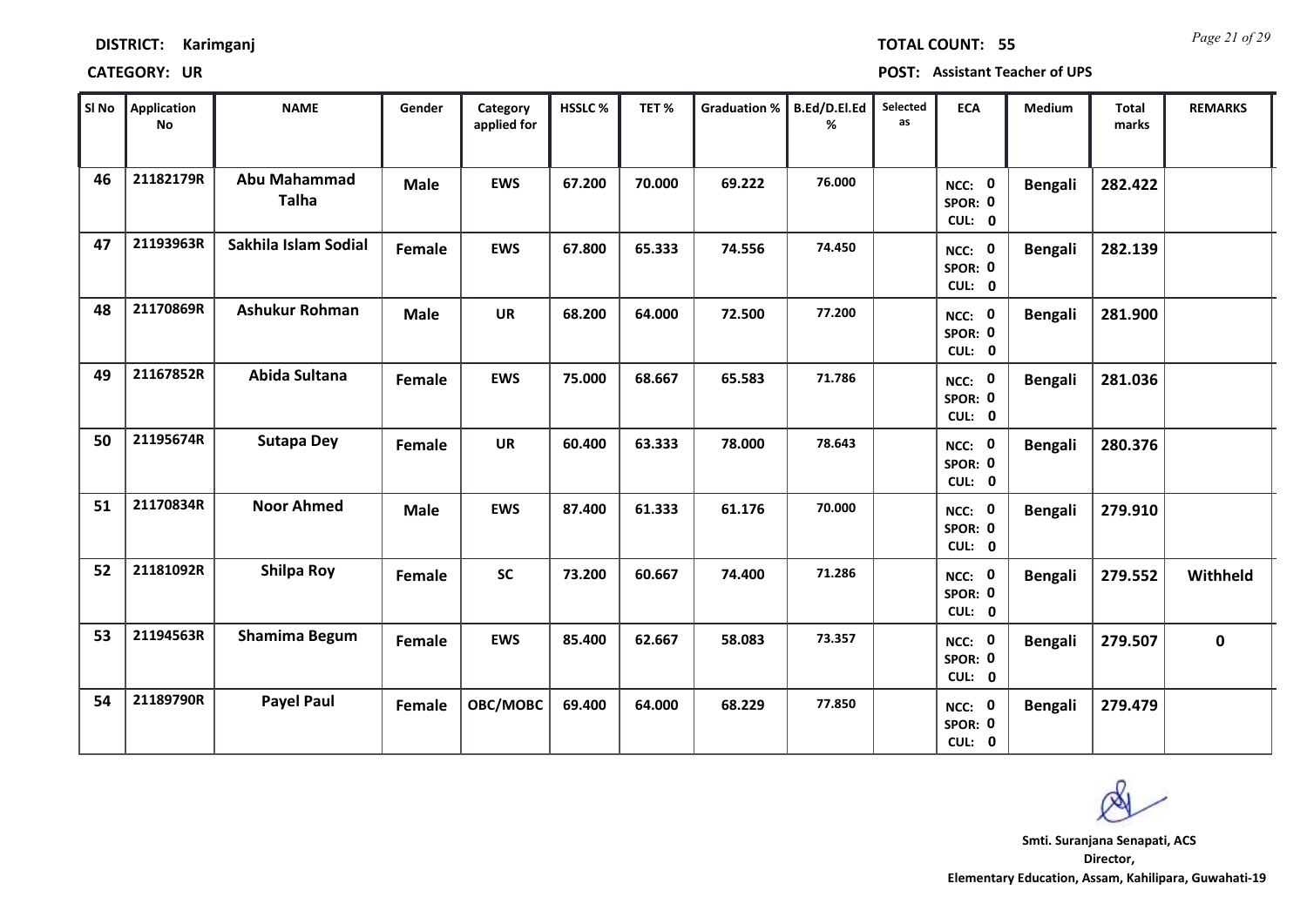*Page 22 of 29* **TOTAL COUNT: 55**

**DISTRICT: Karimganj**

**CATEGORY: UR POST: Assistant Teacher of UPS**

| l SI No | <b>Application</b><br>No | <b>NAME</b>                       | Gender | Category<br>applied for | <b>HSSLC</b> % | TET %  | Graduation %    B.Ed/D.El.Ed | %      | Selected<br>as | <b>ECA</b>                     | Medium  | Total<br>marks | <b>REMARKS</b> |
|---------|--------------------------|-----------------------------------|--------|-------------------------|----------------|--------|------------------------------|--------|----------------|--------------------------------|---------|----------------|----------------|
| 55      | 21164948R                | <b>Shirin Akhtar</b><br>Choudhury | Female | <b>UR</b>               | 69.600         | 60.000 | 74.889                       | 74.650 |                | 0<br>NCC:<br>SPOR: 0<br>CUL: 0 | Bengali | 279.139        |                |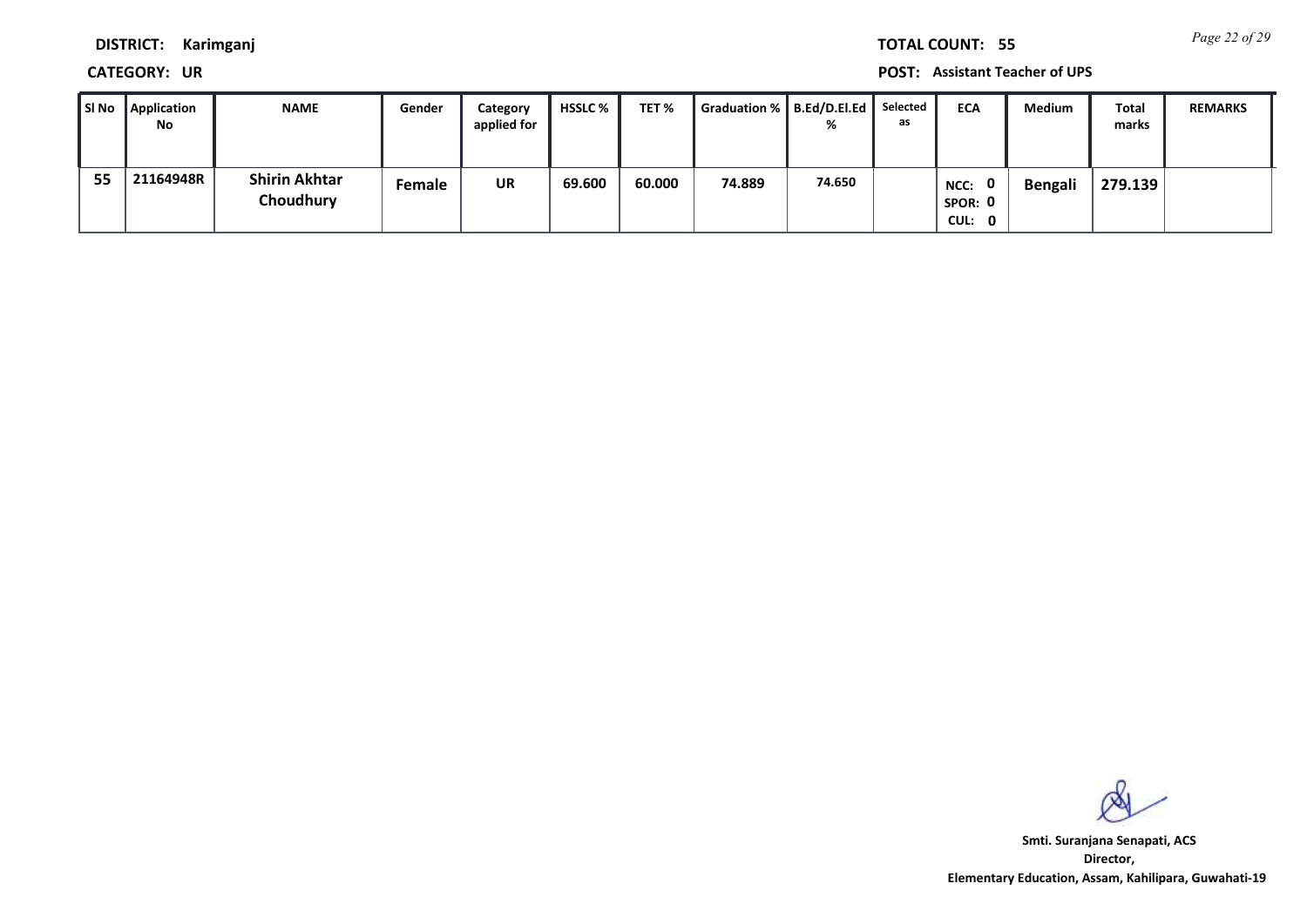*Page 23 of 29* **TOTAL COUNT: 2**

**DISTRICT: Karimganj**

**CATEGORY: OBC/MOBC POST: Manipuri Language Teacher of UPS**

| SI No | <b>Application</b><br>No. | <b>NAME</b>     | Gender | Category<br>applied for | <b>HSSLC</b> % | TET%   | Graduation %   B.Ed/D.El.Ed | %      | Selected<br>as              | <b>ECA</b>                  | <b>Medium</b>  | <b>Total</b><br>marks | <b>REMARKS</b> |
|-------|---------------------------|-----------------|--------|-------------------------|----------------|--------|-----------------------------|--------|-----------------------------|-----------------------------|----------------|-----------------------|----------------|
|       | 21173781R                 | M Debala Singha | Female | <b>OBC/MOBC</b>         | 53.800         | 60.667 | 56.583                      | 74.571 | Women<br><b>Reservation</b> | NCC: 0<br>SPOR: 0<br>CUL: 0 | <b>Bengali</b> | 245.621               |                |
|       | 21171924R                 | H Tampha Singha | Female | <b>OBC/MOBC</b>         | 60.000         | 55.333 | 60.444                      | 65.000 | Women<br><b>Reservation</b> | NCC: 0<br>SPOR: 0<br>CUL: 0 | <b>Bengali</b> | 240.778               |                |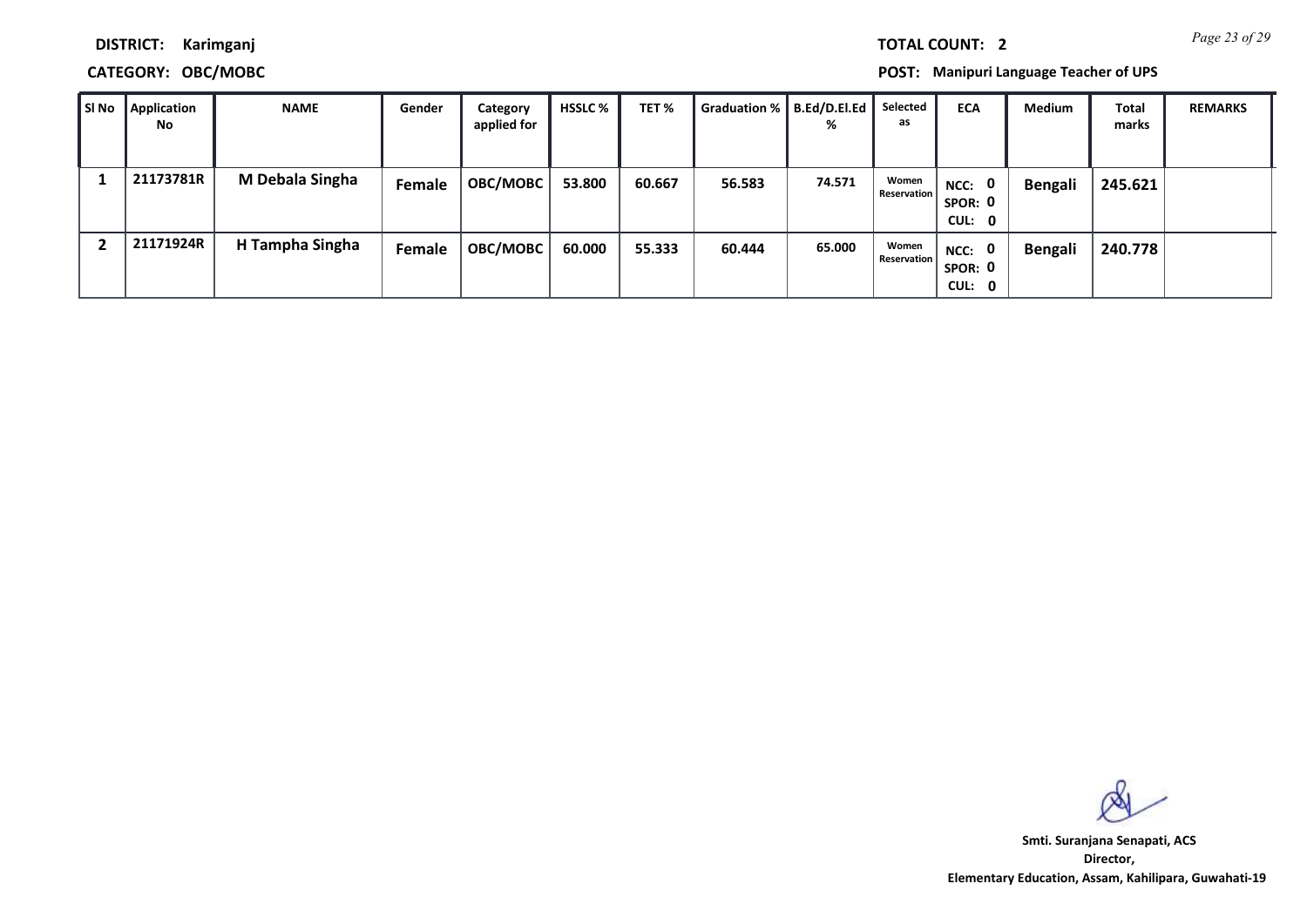*Page 24 of 29* **TOTAL COUNT: 2**

**DISTRICT: Karimganj**

**CATEGORY: EWS POST: Science Teacher of UPS**

| SI No | Application<br>No | <b>NAME</b>          | Gender | Category<br>applied for | <b>HSSLC</b> % | TET %  | Graduation %   B.Ed/D.El.Ed | %      | Selected<br>as              | <b>ECA</b>                  | Medium  | Total<br>marks | <b>REMARKS</b> |
|-------|-------------------|----------------------|--------|-------------------------|----------------|--------|-----------------------------|--------|-----------------------------|-----------------------------|---------|----------------|----------------|
|       | 21207295R         | <b>Moumita Banik</b> | Female | <b>EWS</b>              | 58.600         | 67.333 | 67.222                      | 74.286 | Women<br><b>Reservation</b> | NCC: 0<br>SPOR: 0<br>CUL: 0 | Bengali | 267.441        |                |
|       | 21184183R         | Firuja Begom Laskar  | Female | <b>EWS</b>              | 55.400         | 70.667 | 61.000                      | 79.929 |                             | NCC: 0<br>SPOR: 0<br>CUL: 0 | Bengali | 266.995        |                |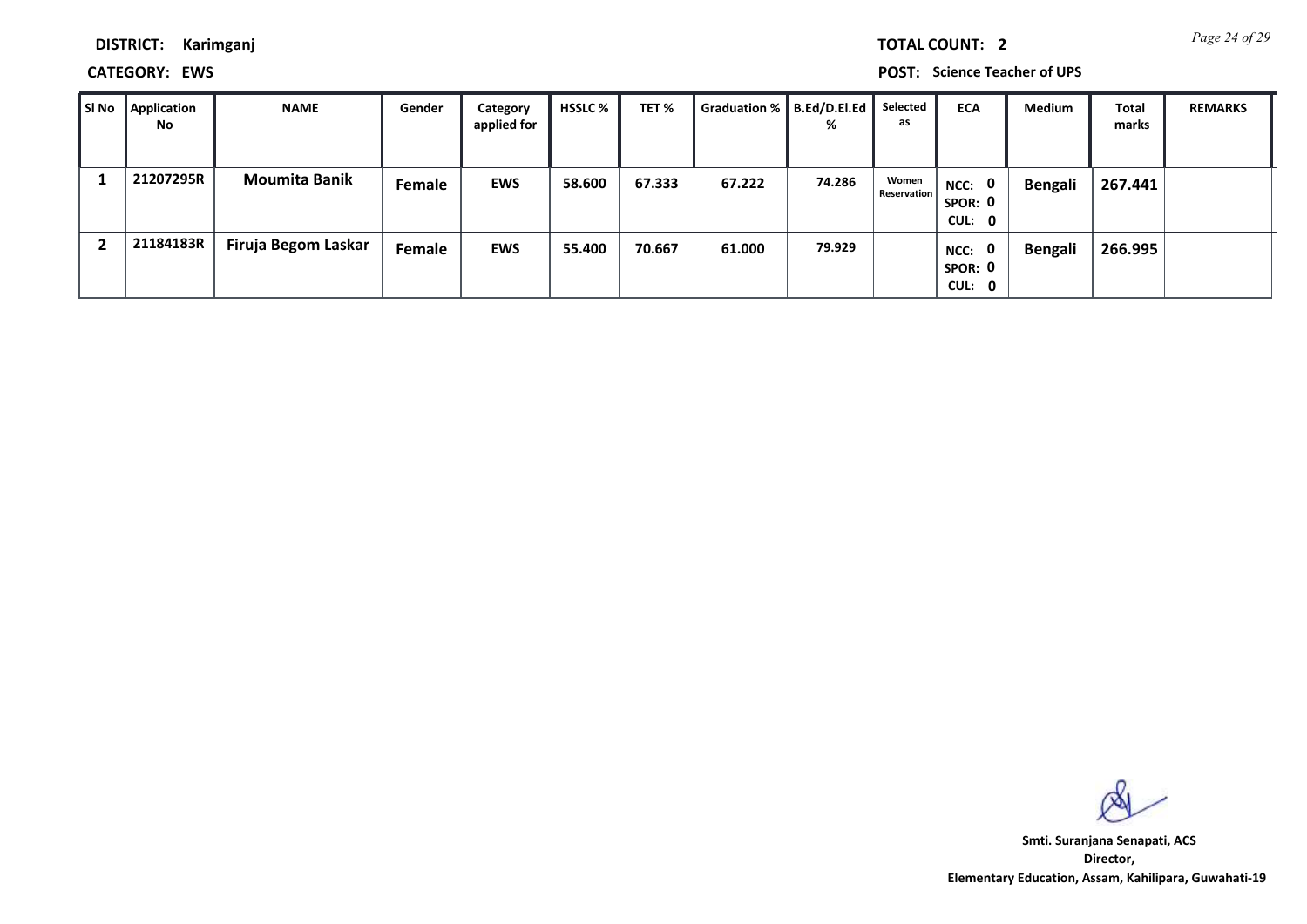# **CATEGORY: OBC/MOBC POST: Science Teacher of UPS**

*Page 25 of 29* **TOTAL COUNT: 8**

| SI No                   | <b>Application</b><br>No | <b>NAME</b>                      | Gender      | Category<br>applied for | <b>HSSLC%</b> | TET%   | <b>Graduation %</b> | <b>B.Ed/D.El.Ed</b><br>% | Selected<br>as       | <b>ECA</b>                         | Medium         | Total<br>marks | <b>REMARKS</b> |
|-------------------------|--------------------------|----------------------------------|-------------|-------------------------|---------------|--------|---------------------|--------------------------|----------------------|------------------------------------|----------------|----------------|----------------|
| $\mathbf{1}$            | 21202784R                | <b>Lily Nath</b>                 | Female      | OBC/MOBC                | 81.800        | 59.333 | 59.444              | 79.650                   | Women<br>Reservation | NCC: 0<br>SPOR: 0<br>CUL: 0        | <b>Bengali</b> | 280.228        |                |
| $\overline{2}$          | 21203614R                | <b>Punam Nath</b>                | Female      | OBC/MOBC                | 69.200        | 68.667 | 57.667              | 74.350                   | Women<br>Reservation | NCC: 0<br>SPOR: 0<br>CUL: 0        | <b>Bengali</b> | 269.883        |                |
| $\overline{\mathbf{3}}$ | 21194546R                | Purba Acharjee                   | Female      | OBC/MOBC                | 67.600        | 62.667 | 64.444              | 74.786                   |                      | NCC: 0<br>SPOR: 0<br>CUL: 0        | Bengali        | 269.497        |                |
| 4                       | 21204053R                | Chandni Sinha                    | Female      | OBC/MOBC                | 63.600        | 59.333 | 68.111              | 77.071                   |                      | NCC: 0<br>SPOR: 0<br>CUL: 0        | <b>Bengali</b> | 268.116        |                |
| 5                       | 21181087R                | <b>Samrat Paul</b>               | <b>Male</b> | OBC/MOBC                | 64.400        | 65.333 | 59.100              | 71.929                   |                      | NCC: 0<br>SPOR: 0<br>CUL: 0        | <b>Bengali</b> | 260.762        |                |
| 6                       | 21199633R                | <b>Diganta Paul</b><br>Choudhury | <b>Male</b> | OBC/MOBC                | 67.000        | 55.333 | 60.412              | 70.450                   |                      | NCC: 0<br>SPOR: 0<br>CUL: 0        | <b>Bengali</b> | 253.195        |                |
| $\overline{7}$          | 21171034R                | <b>Aksay Dey</b>                 | <b>Male</b> | OBC/MOBC                | 69.400        | 55.333 | 58.556              | 68.700                   |                      | NCC: 0<br>SPOR: 0<br>CUL: 0        | <b>Bengali</b> | 251.989        |                |
| 8                       | 21185283R                | <b>Sayandip Dutta</b>            | <b>Male</b> | OBC/MOBC                | 63.000        | 60.000 | 48.412              | 80.100                   |                      | <b>NCC: 0</b><br>SPOR: 0<br>CUL: 0 | <b>Bengali</b> | 251.512        |                |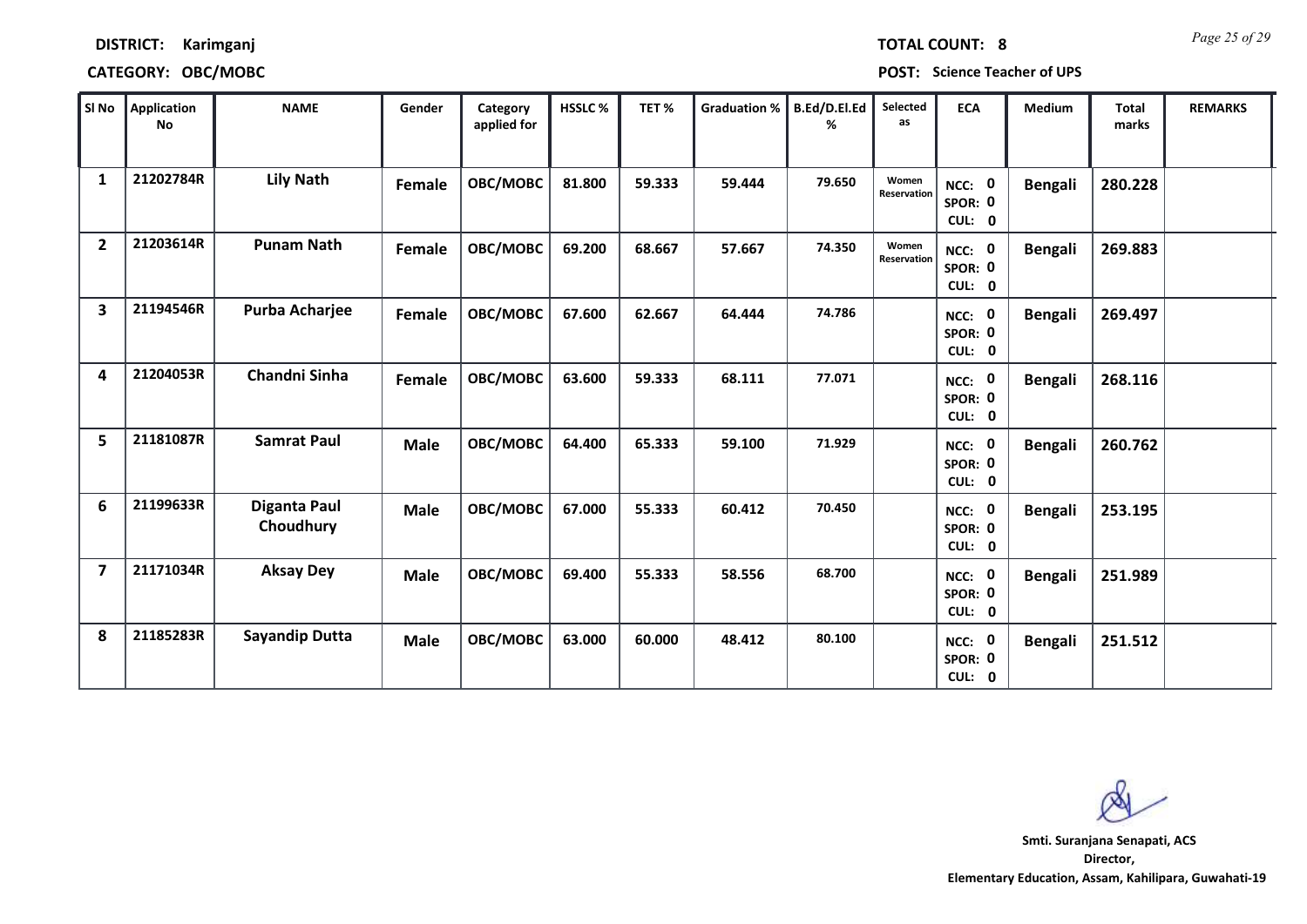*Page 26 of 29* **TOTAL COUNT: 2**

**DISTRICT: Karimganj**

**CATEGORY: SC POST: Science Teacher of UPS**

| l SI No | <b>Application</b><br><b>No</b> | <b>NAME</b>            | Gender        | Category<br>applied for | <b>HSSLC</b> % | TET %  | Graduation %   B.Ed/D.El.Ed | %      | Selected<br>as              | <b>ECA</b>                               | Medium         | <b>Total</b><br>marks | <b>REMARKS</b> |
|---------|---------------------------------|------------------------|---------------|-------------------------|----------------|--------|-----------------------------|--------|-----------------------------|------------------------------------------|----------------|-----------------------|----------------|
|         | 21199367R                       | Sucharita Das          | <b>Female</b> | <b>SC</b>               | 63.200         | 65.333 | 59.667                      | 84.950 | Women<br><b>Reservation</b> | NCC: 0<br>SPOR: 0<br>CUL: 0              | <b>Bengali</b> | 273.150               |                |
|         | 21173258R                       | <b>Bapparaj Biswas</b> | <b>Male</b>   | <b>SC</b>               | 59.000         | 64.667 | 61.059                      | 78.300 |                             | $\mathbf 0$<br>NCC:<br>SPOR: 0<br>CUL: 0 | <b>Bengali</b> | 263.025               |                |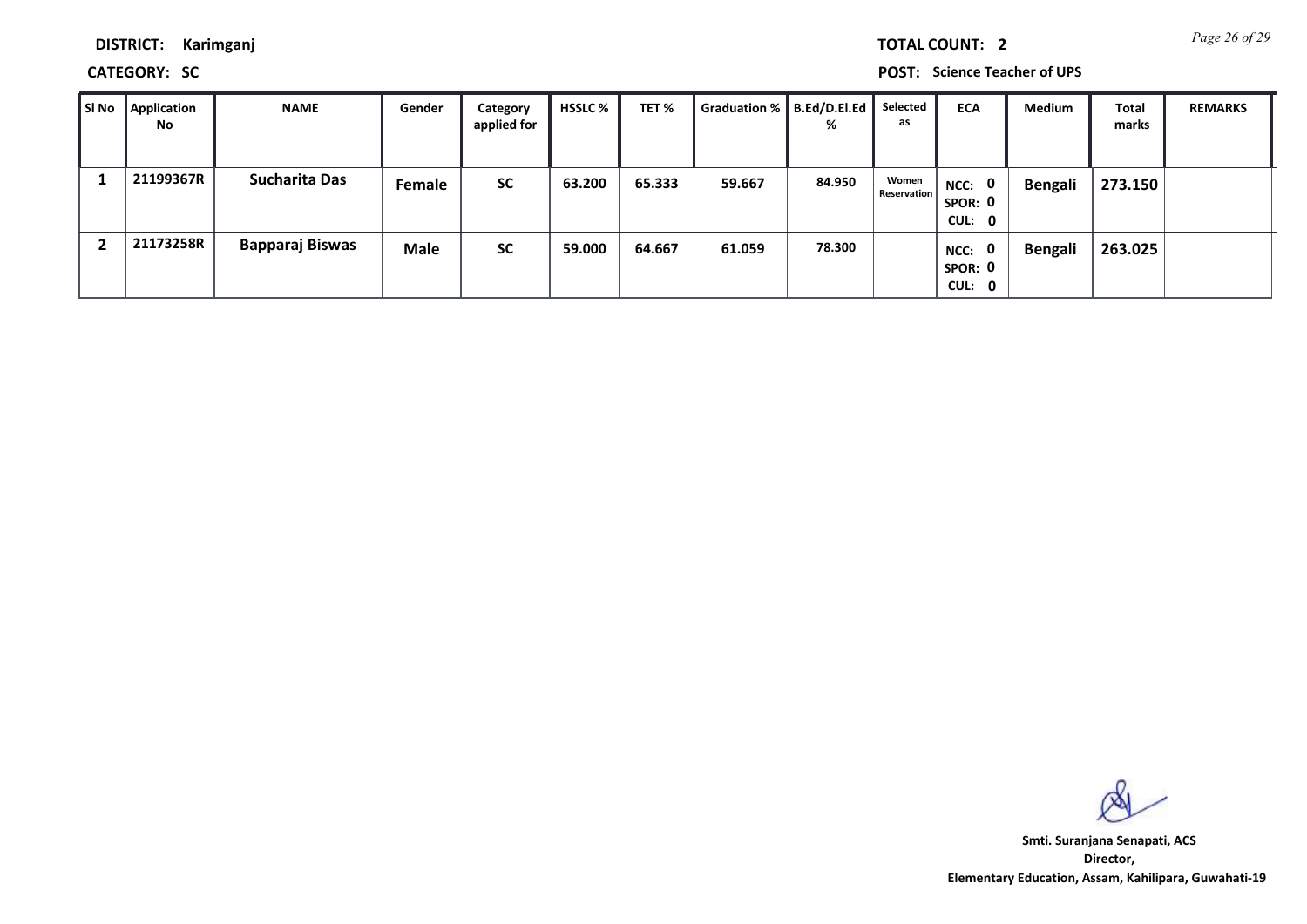| SI No                   | <b>Application</b><br><b>No</b> | <b>NAME</b>                     | Gender      | Category<br>applied for | HSSLC% | TET%   | <b>Graduation %</b> | B.Ed/D.El.Ed<br>% | Selected<br>as       | <b>ECA</b>                         | Medium         | <b>Total</b><br>marks | <b>REMARKS</b> |
|-------------------------|---------------------------------|---------------------------------|-------------|-------------------------|--------|--------|---------------------|-------------------|----------------------|------------------------------------|----------------|-----------------------|----------------|
| 1                       | 21187210R                       | <b>Sunasree Dey</b>             | Female      | <b>EWS</b>              | 79.400 | 71.333 | 79.778              | 73.300            | Women<br>Reservation | NCC: 0<br>SPOR: 0<br>CUL: 0        | <b>Bengali</b> | 303.811               |                |
| $\overline{2}$          | 21173669R                       | <b>Rumi Nath</b>                | Female      | OBC/MOBC                | 83.800 | 62.000 | 88.667              | 67.529            | Women<br>Reservation | NCC: 0<br>SPOR: 0<br>CUL: 0        | <b>Bengali</b> | 301.996               |                |
| $\overline{\mathbf{3}}$ | 21189305R                       | Deepanjali Pandit               | Female      | OBC/MOBC                | 75.800 | 71.333 | 71.412              | 83.357            | Women<br>Reservation | NCC: 0<br>SPOR: 0<br>CUL: 0        | <b>Bengali</b> | 301.902               |                |
| 4                       | 21188557R                       | Abu Md Hassan<br><b>Nizamee</b> | <b>Male</b> | <b>UR</b>               | 79.600 | 70.667 | 73.083              | 78.100            |                      | NCC: 0<br>SPOR: 0<br>CUL: 0        | <b>Bengali</b> | 301.450               |                |
| 5                       | 21169322R                       | <b>Shitita Deb</b>              | Female      | <b>UR</b>               | 76.400 | 68.667 | 75.556              | 79.900            | Women<br>Reservation | NCC: 0<br>SPOR: 0<br>CUL: 0        | <b>Bengali</b> | 300.522               |                |
| 6                       | 21170921R                       | Sushmita Sinha                  | Female      | OBC/MOBC                | 79.800 | 71.333 | 76.444              | 71.450            | Women<br>Reservation | NCC: 0<br>SPOR: 0<br>CUL: 0        | <b>Bengali</b> | 299.028               |                |
| $\overline{7}$          | 21187863R                       | <b>Tithi Roy Choudhury</b>      | Female      | <b>UR</b>               | 68.400 | 76.000 | 78.111              | 75.500            | Women<br>Reservation | NCC: 0<br>SPOR: 0<br>CUL: 0        | <b>Bengali</b> | 298.011               |                |
| 8                       | 21210997R                       | <b>Piyali Deb</b>               | Female      | OBC/MOBC                | 80.200 | 69.333 | 72.778              | 75.200            |                      | <b>NCC: 0</b><br>SPOR: 0<br>CUL: 0 | <b>Bengali</b> | 297.511               |                |
| 9                       | 21173615R                       | Arushi Nath                     | Female      | OBC/MOBC                | 69.600 | 66.667 | 80.889              | 79.600            |                      | <b>NCC: 0</b><br>SPOR: 0<br>CUL: 0 | <b>Bengali</b> | 296.756               |                |

**Director, Elementary Education, Assam, Kahilipara, Guwahati-19 Smti. Suranjana Senapati, ACS**

**DISTRICT: Karimganj**

## **CATEGORY: UR POST: Science Teacher of UPS**

*Page 27 of 29* **TOTAL COUNT: 19**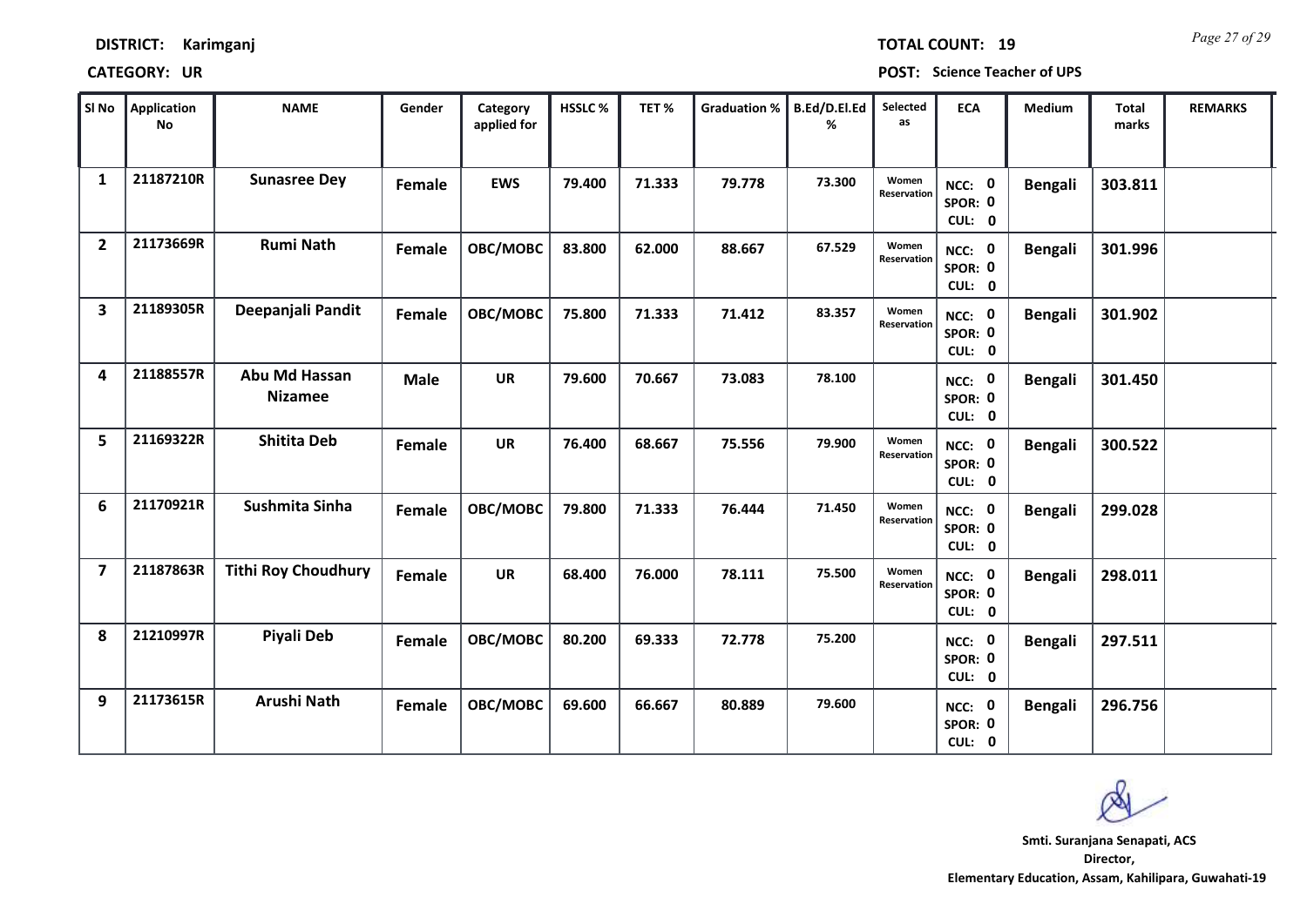| SI No | Application<br>No | <b>NAME</b>                       | Gender      | Category<br>applied for | HSSLC% | TET%   | <b>Graduation %</b> | B.Ed/D.El.Ed<br>% | Selected<br>as | <b>ECA</b>                         | Medium         | <b>Total</b><br>marks | <b>REMARKS</b> |
|-------|-------------------|-----------------------------------|-------------|-------------------------|--------|--------|---------------------|-------------------|----------------|------------------------------------|----------------|-----------------------|----------------|
| 10    | 21179510R         | Zakaria Haidar                    | <b>Male</b> | <b>EWS</b>              | 78.800 | 63.333 | 82.333              | 69.529            |                | NCC: 0<br>SPOR: 0<br>CUL: 0        | <b>Bengali</b> | 293.996               |                |
| 11    | 21188156R         | <b>Rimpi Das</b>                  | Female      | <b>SC</b>               | 76.800 | 61.333 | 69.111              | 82.050            |                | NCC: 0<br>SPOR: 0<br>CUL: 0        | <b>Bengali</b> | 289.294               |                |
| 12    | 21180419R         | Nabin Chandra Sarkar              | <b>Male</b> | <b>SC</b>               | 78.600 | 61.333 | 75.000              | 73.400            |                | NCC: 0<br>SPOR: 0<br>CUL: 0        | <b>Bengali</b> | 288.333               |                |
| 13    | 21200986R         | <b>Premojit Das</b>               | <b>Male</b> | OBC/MOBC                | 75.000 | 68.667 | 70.667              | 73.950            |                | NCC: 0<br>SPOR: 0<br>CUL: 0        | <b>Bengali</b> | 288.283               |                |
| 14    | 21198322R         | <b>Pranjal Bhattacharjee</b>      | <b>Male</b> | <b>UR</b>               | 68.400 | 66.000 | 80.333              | 68.900            |                | NCC: 0<br>SPOR: 0<br>CUL: 0        | <b>Bengali</b> | 283.633               |                |
| 15    | 21172964R         | <b>Mahbub Ahmed</b>               | <b>Male</b> | <b>UR</b>               | 64.600 | 75.333 | 71.333              | 71.600            |                | NCC: 0<br>SPOR: 0<br>CUL: 0        | <b>Bengali</b> | 282.867               |                |
| 16    | 21175219R         | <b>Arpan Roy</b>                  | <b>Male</b> | <b>SC</b>               | 65.000 | 79.333 | 71.700              | 65.941            |                | NCC: 0<br>SPOR: 0<br>CUL: 0        | <b>Bengali</b> | 281.975               |                |
| 17    | 21169658R         | <b>Ayesha Ferdous</b>             | Female      | OBC/MOBC                | 64.200 | 68.667 | 72.571              | 74.450            |                | <b>NCC: 0</b><br>SPOR: 0<br>CUL: 0 | <b>Bengali</b> | 279.888               |                |
| 18    | 21177607R         | Najira Parbin<br><b>Barbhuiya</b> | Female      | <b>UR</b>               | 69.200 | 62.000 | 74.667              | 72.850            |                | <b>NCC: 0</b><br>SPOR: 0<br>CUL: 0 | <b>Bengali</b> | 278.717               |                |

**Director, Elementary Education, Assam, Kahilipara, Guwahati-19 Smti. Suranjana Senapati, ACS**

*Page 28 of 29* **TOTAL COUNT: 19**

**DISTRICT: Karimganj**

### **CATEGORY: UR POST: Science Teacher of UPS**